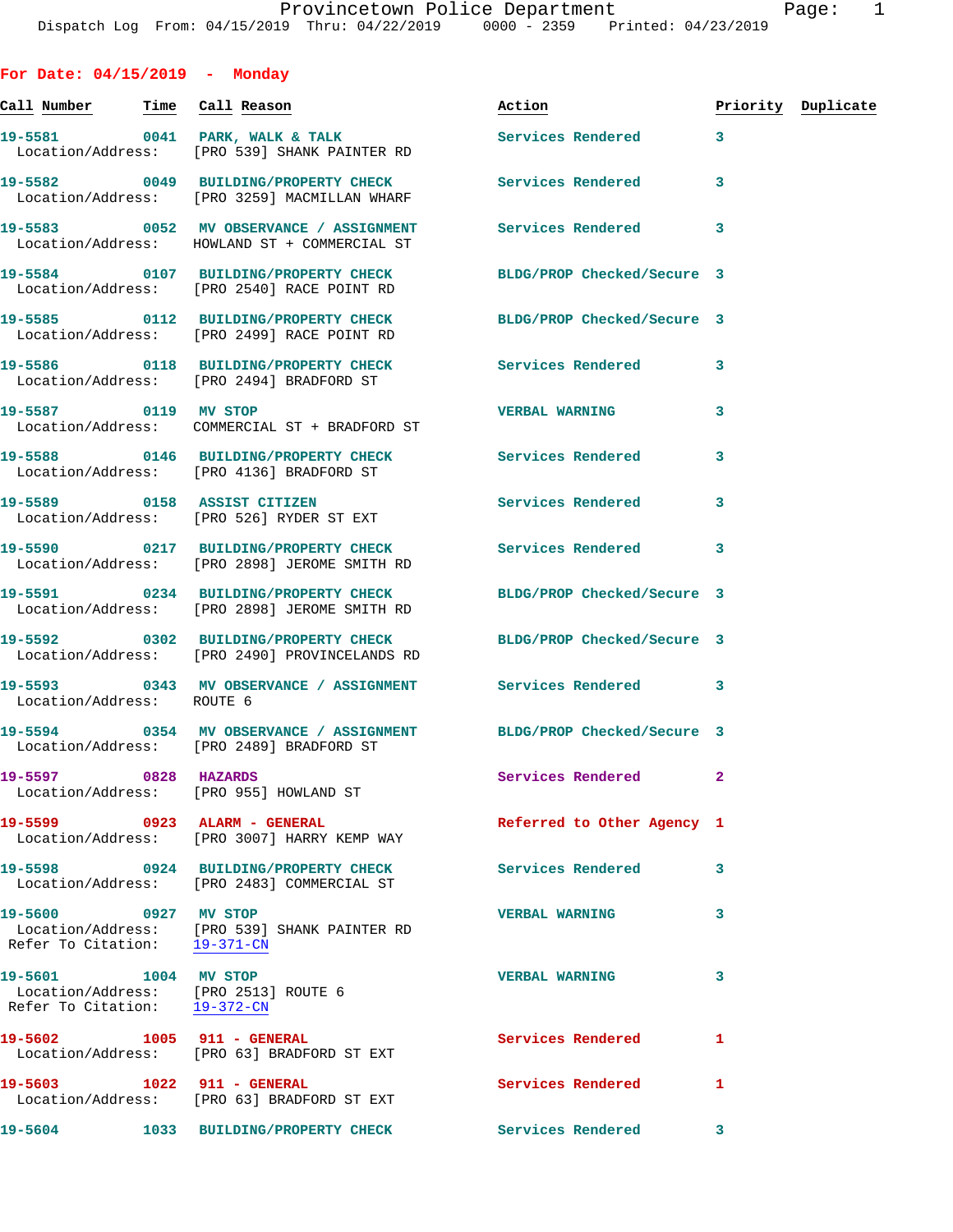|                                                                             | Provincetown Police Department<br>Dispatch Log From: 04/15/2019 Thru: 04/22/2019 0000 - 2359 Printed: 04/23/2019 |                            |                |
|-----------------------------------------------------------------------------|------------------------------------------------------------------------------------------------------------------|----------------------------|----------------|
|                                                                             | Location/Address: [PRO 2494] BRADFORD ST                                                                         |                            |                |
| 19-5606 1044 MV STOP<br>Refer To Citation: 19-373-CN                        | Location/Address: [PRO 2395] BRADFORD ST                                                                         | <b>VERBAL WARNING</b>      | 3              |
|                                                                             | 19-5607 1143 PARK, WALK & TALK<br>Location/Address: [PRO 105] COMMERCIAL ST                                      | <b>Services Rendered</b>   | 3              |
| 19-5610 1300 MV DISABLED<br>Location/Address: [PRO 2513] ROUTE 6            |                                                                                                                  | <b>Services Rendered</b>   | $\overline{2}$ |
| 19-5611 1303 MV STOP<br>Location/Address: [PRO 2513] ROUTE 6                |                                                                                                                  | <b>VERBAL WARNING</b>      | 3              |
|                                                                             | 19-5612 1326 SERVICE CALL - POLICE<br>  Location/Address: [PRO 540] SHANK PAINTER RD                             | SPOKEN TO                  | 3              |
|                                                                             | 19-5613 1341 GENERAL INFO<br>Location/Address: [PRO 542] SHANK PAINTER RD                                        | <b>Services Rendered</b>   | 3              |
| 19-5614 1416 COMPLAINT - GENERAL<br>Location/Address: [PRO 3128] CONWELL ST |                                                                                                                  | SPOKEN TO                  | 3              |
| 19-5615 1436 HAZARDS<br>Location/Address: ROUTE 6 + SNAIL RD                |                                                                                                                  | <b>Services Rendered</b>   | $\overline{a}$ |
|                                                                             | 19-5619 1600 PARK, WALK & TALK<br>Location/Address: [PRO 105] COMMERCIAL ST                                      | <b>Services Rendered</b>   | 3              |
| Location/Address: [PRO 3440] ROUTE 6                                        | 19-5617 1723 MV OBSERVANCE / ASSIGNMENT Services Rendered                                                        |                            | 3              |
|                                                                             | 19-5620 1745 BUILDING/PROPERTY CHECK<br>Location/Address: [PRO 3296] SHANK PAINTER RD                            | BLDG/PROP Checked/Secure 3 |                |
| 19-5618 1747 MV COMPLAINT                                                   | Location/Address: [PRO 2540] RACE POINT RD                                                                       | Could Not Locate           | $\mathbf{2}$   |
|                                                                             | 19-5621 1815 BUILDING/PROPERTY CHECK<br>Location/Address: [PRO 3259] MACMILLAN WHARF                             | Services Rendered          | 3              |
|                                                                             | 19-5622 1828 BUILDING/PROPERTY CHECK<br>Location/Address: [PRO 2977] COMMERCIAL ST                               | Services Rendered          | 3              |
| Location/Address: [PRO 2521] ROUTE 6                                        | 19-5623 1853 ASSIST DEPARTMENT / MUTUAL AID Services Rendered                                                    |                            | 3              |
|                                                                             | 19-5624 2042 SERVICE CALL - POLICE<br>Location/Address: [PRO 542] SHANK PAINTER RD                               | <b>Services Rendered</b>   | 3              |
|                                                                             | 19-5625 2148 BUILDING/PROPERTY CHECK<br>Location/Address: [PRO 530] SHANK PAINTER RD                             | BLDG/PROP Checked/Secure 3 |                |
|                                                                             | 19-5626 2348 PARK, WALK & TALK<br>Location/Address: [PRO 105] COMMERCIAL ST                                      | Services Rendered          | 3              |
| 19-5627 2351 BAR CHECK                                                      | Location/Address: [PRO 3443] COMMERCIAL ST                                                                       | BLDG/PROP Checked/Secure 3 |                |
| 19-5628 2352 BAR CHECK                                                      | Location/Address: [PRO 399] COMMERCIAL ST                                                                        | BLDG/PROP Checked/Secure 3 |                |
| For Date: $04/16/2019$ - Tuesday                                            |                                                                                                                  |                            |                |
|                                                                             | 19-5629 0011 BUILDING/PROPERTY CHECK<br>Location/Address: [PRO 3296] SHANK PAINTER RD                            | BLDG/PROP Checked/Secure 3 |                |

**19-5630 0032 BUILDING/PROPERTY CHECK BLDG/PROP Checked/Secure 3**  Location/Address: [PRO 2483] COMMERCIAL ST

Page: 2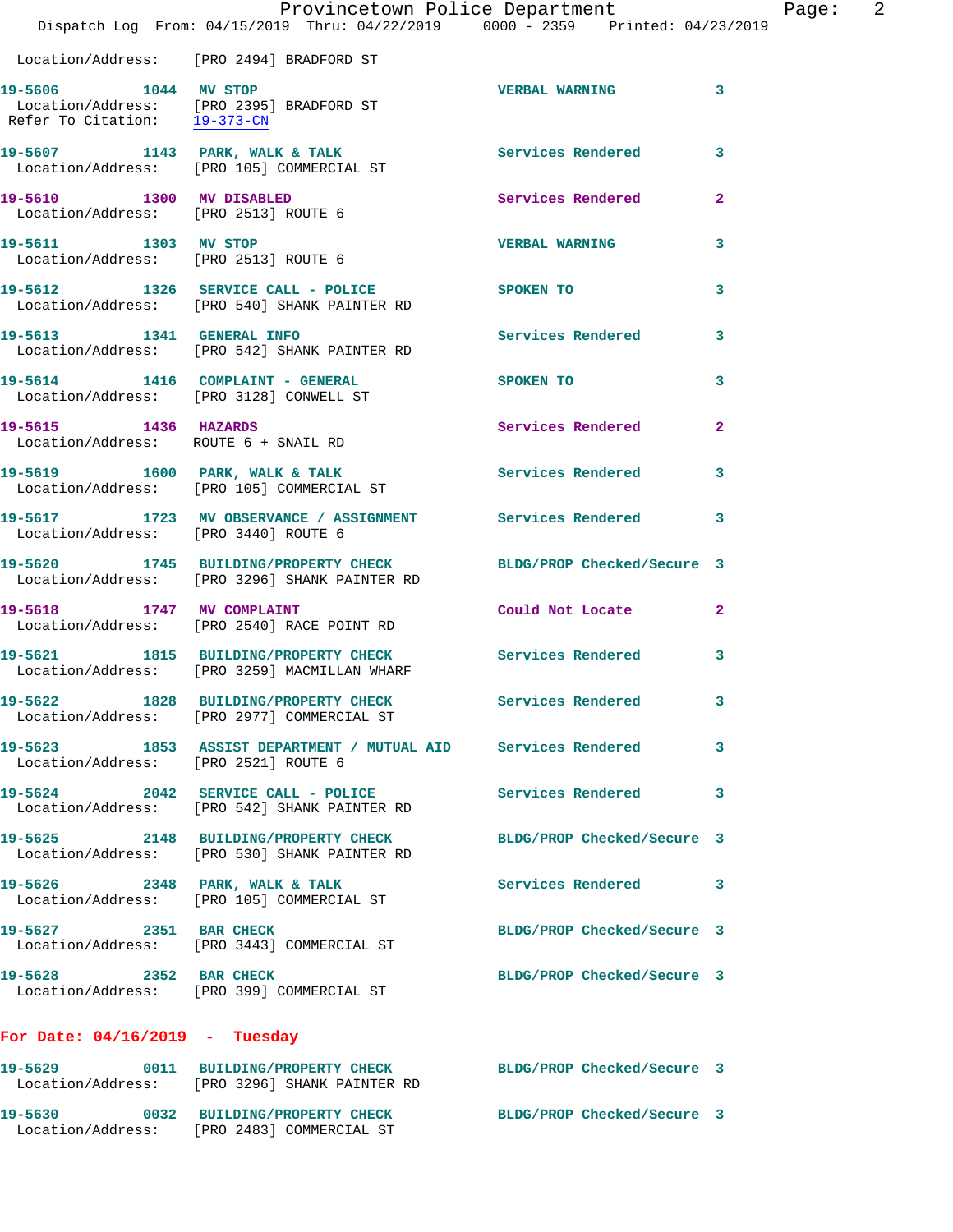|                                                                                             | 19-5632 0049 MV OBSERVANCE / ASSIGNMENT Services Rendered 3<br>Location/Address: [PRO 3004] BRADFORD ST |                                       |                |
|---------------------------------------------------------------------------------------------|---------------------------------------------------------------------------------------------------------|---------------------------------------|----------------|
|                                                                                             | 19-5633 0052 BUILDING/PROPERTY CHECK<br>Location/Address: [PRO 3259] MACMILLAN WHARF                    | BLDG/PROP Checked/Secure 3            |                |
|                                                                                             | 19-5634 0111 MV OBSERVANCE / ASSIGNMENT Services Rendered 3<br>Location/Address: [PRO 2489] BRADFORD ST |                                       |                |
|                                                                                             | 19-5635 0235 BUILDING/PROPERTY CHECK<br>Location/Address: [PRO 330] COMMERCIAL ST                       | BLDG/PROP Checked/Secure 3            |                |
|                                                                                             | 19-5637 0319 BUILDING/PROPERTY CHECK<br>Location/Address: [PRO 3430] COMMERCIAL ST                      | BLDG/PROP Checked/Secure 3            |                |
|                                                                                             | 19-5638 0350 MV OBSERVANCE / ASSIGNMENT Services Rendered 3<br>Location/Address: [PRO 2489] BRADFORD ST |                                       |                |
| Location/Address: ROUTE 6 + HOWLAND ST                                                      | 19-5639 0517 MV OBSERVANCE / ASSIGNMENT Services Rendered 3                                             |                                       |                |
|                                                                                             | 19-5640 0536 BUILDING/PROPERTY CHECK<br>Location/Address: [PRO 1778] SHANK PAINTER RD                   | BLDG/PROP Checked/Secure 3            |                |
|                                                                                             | 19-5641 0543 BUILDING/PROPERTY CHECK<br>Location/Address: [PRO 2977] COMMERCIAL ST                      | BLDG/PROP Checked/Secure 3            |                |
|                                                                                             | 19-5642 0602 BUILDING/PROPERTY CHECK<br>Location/Address: [PRO 75] CAPTAIN BERTIES WAY                  | BLDG/PROP Checked/Secure 3            |                |
| 19-5643 0713 MV STOP<br>Location/Address: [TRU 105] ROUTE 6<br>Refer To Citation: T1244498  |                                                                                                         | Citation / Warning Issue 3            |                |
| 19-5644 0735 MV STOP                                                                        | Location/Address: [PRO 2818] CONWELL ST<br>Refer To Citation: T1244499                                  | Citation / Warning Issue 3            |                |
| 19-5645 0747 MV STOP<br>Refer To Citation: T1244500                                         | Location/Address: [PRO 539] SHANK PAINTER RD                                                            | Citation / Warning Issue 3            |                |
| 19-5646 0753 ANIMAL CALL<br>Location/Address: [PRO 425] COURT ST                            |                                                                                                         | SPOKEN TO                             | $\overline{a}$ |
| 19-5647 0804 MV STOP<br>Location/Address: [PRO 2521] ROUTE 6<br>Refer To Citation: T1244541 |                                                                                                         | Citation / Warning Issue 3            |                |
| 19-5648 0841 MV STOP                                                                        | Location/Address: [PRO 1361] COMMERCIAL ST<br>Refer To Citation: $\frac{T1244601}{T1244601}$            | Citation / Warning Issue 3            |                |
| Location/Address: [PRO 3287] ROUTE 6                                                        | 19-5649 0922 BUILDING/PROPERTY CHECK                                                                    | BLDG/PROP Checked/Secure 3            |                |
|                                                                                             | 19-5650 0935 BUILDING/PROPERTY CHECK<br>Location/Address: [PRO 2500] COMMERCIAL ST                      | <b>Services Rendered</b>              | 3              |
| 19-5651 0942 MV COLLISION<br>Refer To Accident: 19-20-AC                                    | Location/Address: POINT ST + COMMERCIAL ST                                                              | Services Rendered 1                   |                |
|                                                                                             | 19-5652 0955 MEDICAL EMERGENCY<br>Location/Address: [PRO 440] HARRY KEMP WAY                            | Transported to Hospital 1             |                |
|                                                                                             | 19-5654 1015 MEDICAL EMERGENCY<br>Location/Address: [PRO 440] HARRY KEMP WAY                            | Transported to Hospital 1             |                |
| 19-5655                                                                                     | 1029 MV OBSERVANCE / ASSIGNMENT                                                                         | Services Rendered<br>$\sim$ $\sim$ 3. |                |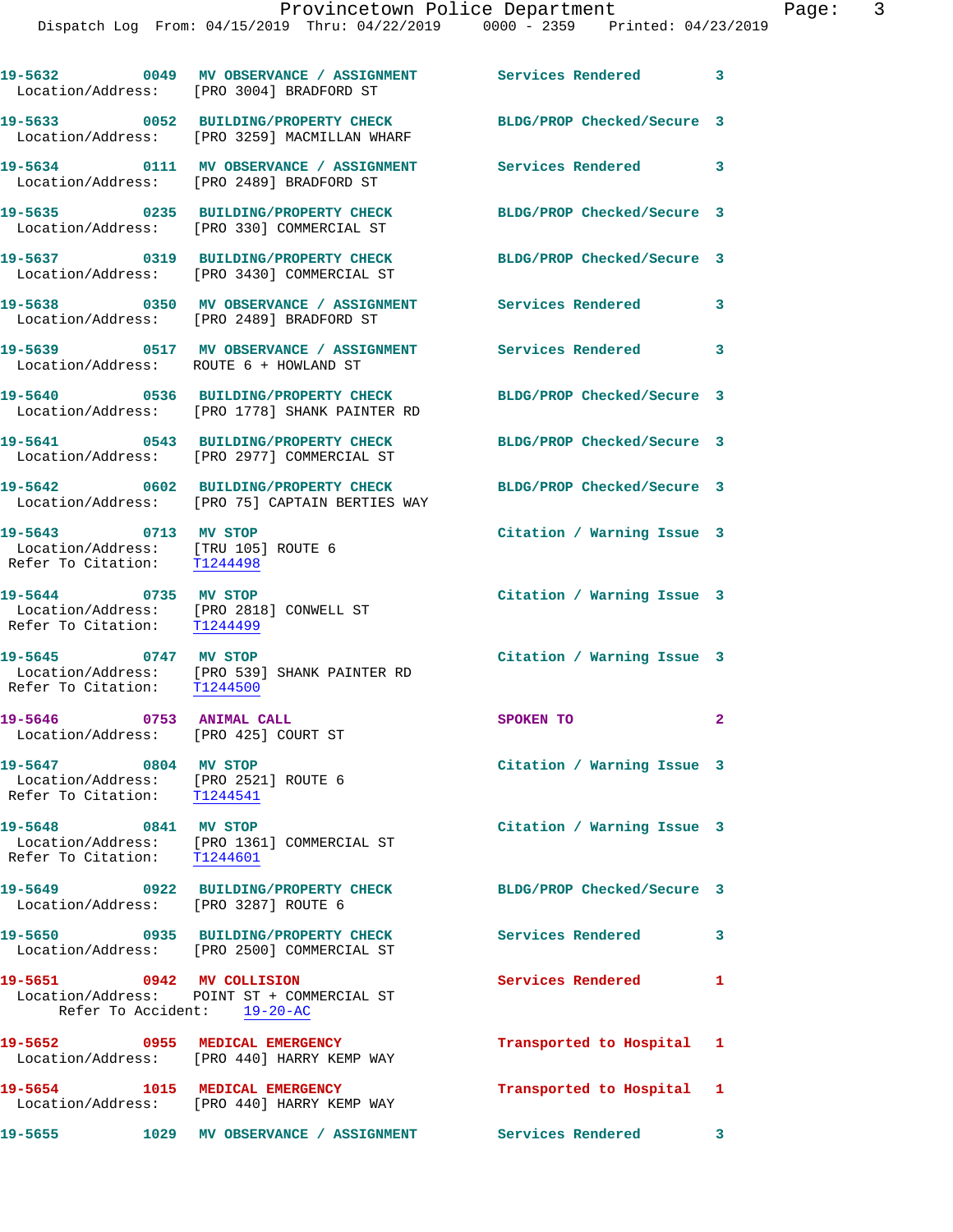|                                                                                              | Dispatch Log From: 04/15/2019 Thru: 04/22/2019 0000 - 2359 Printed: 04/23/2019                                   | Provincetown Police Department | Page: 4        |  |
|----------------------------------------------------------------------------------------------|------------------------------------------------------------------------------------------------------------------|--------------------------------|----------------|--|
| Location/Address: BRADFORD ST EXT                                                            |                                                                                                                  |                                |                |  |
|                                                                                              | 19-5657 1036 ANIMAL CALL<br>Location/Address: [PRO 2645] SHANK PAINTER RD                                        | Services Rendered 2            |                |  |
|                                                                                              | 19-5656 1037 BUILDING/PROPERTY CHECK Services Rendered 3<br>Location/Address: [PRO 2489] BRADFORD ST             |                                |                |  |
|                                                                                              | 19-5659 1128 ALARM - GENERAL<br>Location/Address: [PRO 1886] BRADFORD ST                                         | Services Rendered 1            |                |  |
|                                                                                              | 19-5660 1142 BUILDING/PROPERTY CHECK BLDG/PROP Checked/Secure 3<br>Location/Address: [PRO 2500] COMMERCIAL ST    |                                |                |  |
|                                                                                              |                                                                                                                  | Services Rendered 3            |                |  |
| 19-5663 1213 MV STOP<br>Refer To Citation: 19-374-CN                                         | Location/Address: [PRO 2521] ROUTE 6                                                                             | <b>VERBAL WARNING</b>          | 3              |  |
|                                                                                              | 19-5664 1217 SERVICE CALL - POLICE 3 Services Rendered<br>Location/Address: [PRO 3966] SHANK PAINTER RD          |                                | 3              |  |
|                                                                                              | 19-5665 1236 SERVICE CALL - POLICE 3 Services Rendered 3<br>Location/Address: [PRO 625] DEWEY AVE                |                                |                |  |
| 19-5666 1255 MV STOP<br>Location/Address: [PRO 2513] ROUTE 6<br>Refer To Citation: 19-375-CN |                                                                                                                  | <b>VERBAL WARNING</b>          | 3              |  |
|                                                                                              | 19-5667 1412 BUILDING/PROPERTY CHECK BLDG/PROP Checked/Secure 3<br>Location/Address: [PRO 2206] PILGRIMS LANDING |                                |                |  |
| Location/Address: COMMERCIAL ST                                                              | 19-5668 1412 TRAFFIC CONTROL                                                                                     | Services Rendered 3            |                |  |
|                                                                                              | 19-5669 1418 ANIMAL CALL<br>Location/Address: [PRO 2283] COMMERCIAL ST                                           | Services Rendered              | $\overline{2}$ |  |
|                                                                                              | 19-5670 1434 ANIMAL CALL<br>Location/Address: [PRO 3259] MACMILLAN WHARF                                         | Services Rendered              | $\mathbf{2}$   |  |
| 19-5671 1445 COMPLAINT - GENERAL<br>Location/Address: PEARL ST                               |                                                                                                                  | <b>Services Rendered</b>       | 3              |  |
| 19-5672 1455 MV STOP<br>Location/Address: ROUTE 6 + SNAIL RD<br>Refer To Citation: T1244602  |                                                                                                                  | <b>Services Rendered</b>       | 3              |  |
| 19-5673 1508 MV STOP<br>Location/Address: ROUTE 6 + SNAIL RD<br>Refer To Citation: T1244603  |                                                                                                                  | <b>Services Rendered</b>       | 3              |  |
| 19-5674 1529 MV STOP<br>Location/Address: ROUTE 6 + SNAIL RD<br>Refer To Citation:           | T1244604                                                                                                         | <b>Services Rendered</b>       | 3              |  |
| 19-5675 1559 MV STOP<br>Refer To Citation: T1244605                                          | Location/Address: [PRO 3737] BRADFORD ST                                                                         | Services Rendered              | 3              |  |
| 19-5676 1623 MV STOP<br>Refer To Citation: T1244606                                          | Location/Address: [PRO 749] BRADFORD ST                                                                          | Services Rendered              | 3              |  |
| 19-5678 1641 MV STOP<br>Location/Address: ROUTE 6 + HOWLAND ST<br>Refer To Citation:         | T1244607                                                                                                         | Services Rendered              | 3              |  |
| 19-5679                                                                                      | 1706 BUILDING/PROPERTY CHECK                                                                                     | BLDG/PROP Checked/Secure 3     |                |  |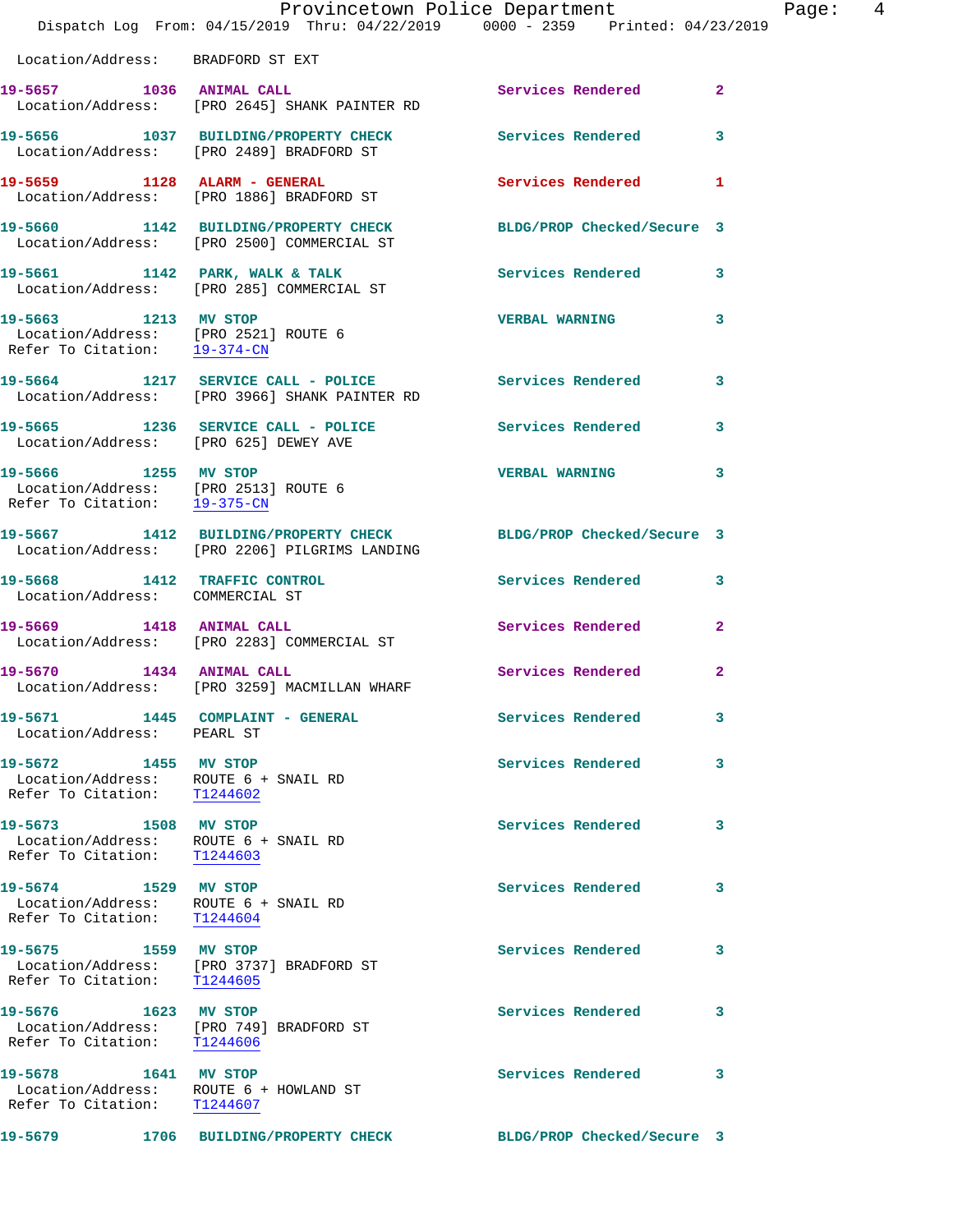|                                                                                             |                                                                                                                 | Provincetown Police Department                                                 | 5<br>Page: |
|---------------------------------------------------------------------------------------------|-----------------------------------------------------------------------------------------------------------------|--------------------------------------------------------------------------------|------------|
|                                                                                             |                                                                                                                 | Dispatch Log From: 04/15/2019 Thru: 04/22/2019 0000 - 2359 Printed: 04/23/2019 |            |
|                                                                                             | Location/Address: [PRO 2483] COMMERCIAL ST                                                                      |                                                                                |            |
| 19-5680 1708 MV STOP                                                                        | Location/Address: ROUTE 6 + CONWELL ST<br>Refer To Citation: T1244608                                           | Services Rendered 3                                                            |            |
|                                                                                             | 19-5681 1708 COMPLAINT - GENERAL<br>Location/Address: STANDISH ST + COMMERCIAL ST                               | <b>Services Rendered</b><br>3                                                  |            |
| 19-5682 1725 MV STOP<br>Refer To Citation: T1244609                                         | Location/Address: [PRO 2420] BRADFORD ST                                                                        | Services Rendered<br>$\mathbf{3}$                                              |            |
|                                                                                             | 19-5683 1741 MV OBSERVANCE / ASSIGNMENT BLDG/PROP Checked/Secure 3<br>Location/Address: [PRO 2489] BRADFORD ST  |                                                                                |            |
| 19-5685 1758 MV STOP<br>Location/Address: ROUTE 6 + SNAIL RD<br>Refer To Citation: T1244610 |                                                                                                                 | Services Rendered 3                                                            |            |
|                                                                                             | 19-5686 1823 MEDICAL EMERGENCY<br>Location/Address: [PRO 542] SHANK PAINTER RD<br>Refer To $P/C$ : 19-44-AR     | Transported to Hospital 1                                                      |            |
|                                                                                             | 19-5687 1855 ALARM - GENERAL<br>Location/Address: [PRO 196] COMMERCIAL ST                                       | False Alarm<br>1                                                               |            |
| 19-5688 1922 ASSIST CITIZEN                                                                 | Location/Address: [PRO 1176] TREMONT ST                                                                         | SPOKEN TO<br>3                                                                 |            |
| 19-5690 2027 HAZARDS                                                                        | Location/Address: [PRO 1158] WINSLOW ST                                                                         | Services Rendered 2                                                            | 6          |
|                                                                                             | 19-5692 2349 BUILDING/PROPERTY CHECK<br>Location/Address: [PRO 3430] COMMERCIAL ST                              | <b>Services Rendered</b><br>3                                                  |            |
| For Date: $04/17/2019$ - Wednesday                                                          |                                                                                                                 |                                                                                |            |
| 19-5693                                                                                     | 0013 BUILDING/PROPERTY CHECK<br>Location/Address: [PRO 530] SHANK PAINTER RD                                    | BLDG/PROP Checked/Secure 3                                                     |            |
| Location/Address: COMMERCIAL ST                                                             | 19-5694 0020 PARK, WALK & TALK                                                                                  | Services Rendered<br>3                                                         |            |
|                                                                                             | 19-5695 0035 BUILDING/PROPERTY CHECK BLDG/PROP Checked/Secure 3<br>Location/Address: [PRO 526] RYDER ST EXT     |                                                                                |            |
|                                                                                             | 19-5696 0043 BUILDING/PROPERTY CHECK Services Rendered 3<br>Location/Address: [PRO 3296] SHANK PAINTER RD       |                                                                                |            |
|                                                                                             | 19-5698 0101 MV OBSERVANCE / ASSIGNMENT Services Rendered 3<br>Location/Address: BRADFORD ST + RYDER ST         |                                                                                |            |
| 19-5699 0118 MV STOP<br>Refer To Citation: T1244542                                         | Location/Address: [PRO 2512] JEROME SMITH RD                                                                    | Citation / Warning Issue 3                                                     |            |
|                                                                                             | 19-5700 0143 BUILDING/PROPERTY CHECK BLDG/PROP Checked/Secure 3<br>Location/Address: [PRO 3430] COMMERCIAL ST   |                                                                                |            |
| 19-5701 0210 ANIMAL CALL                                                                    | Location/Address: [PRO 1287] BRADFORD ST                                                                        | Services Rendered 2                                                            |            |
|                                                                                             | 19-5702 0235 BUILDING/PROPERTY CHECK<br>Location/Address: [PRO 2540] RACE POINT RD                              | Services Rendered 3                                                            |            |
|                                                                                             | 19-5703 0241 BUILDING/PROPERTY CHECK BLDG/PROP Checked/Secure 3<br>Location/Address: [PRO 3259] MACMILLAN WHARF |                                                                                |            |
|                                                                                             | 19-5704 0507 BUILDING/PROPERTY CHECK BLDG/PROP Checked/Secure 3                                                 |                                                                                |            |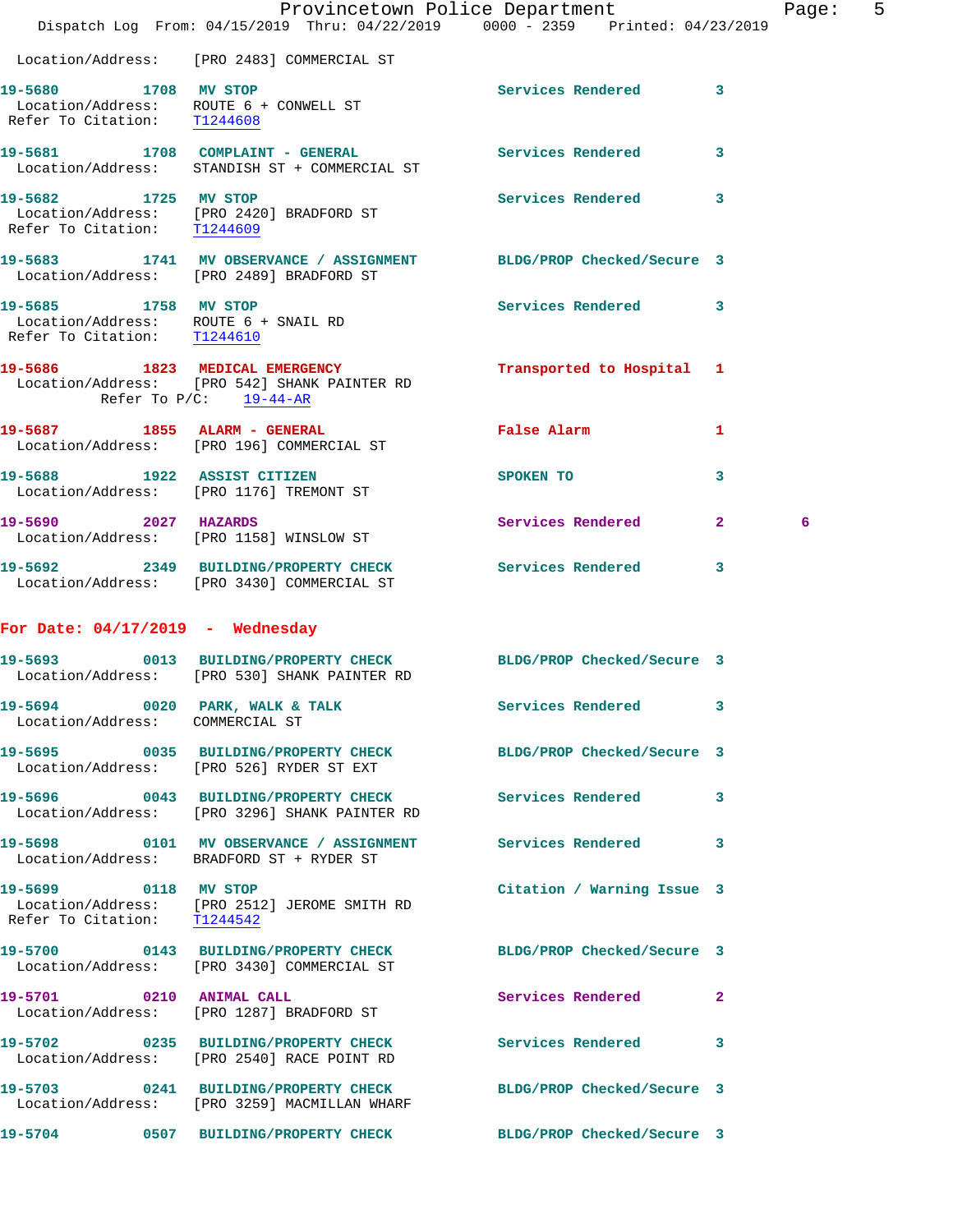|                                                             | Dispatch Log From: 04/15/2019 Thru: 04/22/2019 0000 - 2359 Printed: 04/23/2019                                              | Provincetown Police Department | Page: 6                 |  |
|-------------------------------------------------------------|-----------------------------------------------------------------------------------------------------------------------------|--------------------------------|-------------------------|--|
|                                                             |                                                                                                                             |                                |                         |  |
|                                                             | Location/Address: [PRO 545] SHANK PAINTER RD                                                                                |                                |                         |  |
|                                                             | 19-5705 0513 BUILDING/PROPERTY CHECK Services Rendered 3<br>Location/Address: [PRO 2898] JEROME SMITH RD                    |                                |                         |  |
|                                                             | 19-5706 0523 MV OBSERVANCE / ASSIGNMENT Services Rendered 3<br>Location/Address: HOWLAND ST + BRADFORD ST                   |                                |                         |  |
| Location/Address: ROUTE 6 + SNAIL RD                        | 19-5707 0551 MV OBSERVANCE / ASSIGNMENT Services Rendered 3                                                                 |                                |                         |  |
|                                                             | 19-5708 0802 HAZARDS<br>Location/Address: [PRO 2931] COMMERCIAL ST                                                          | Services Rendered              | $\mathbf{2}$            |  |
|                                                             | 19-5709 0855 SERVICE CALL - POLICE Services Rendered 3<br>Location/Address: [PRO 3296] SHANK PAINTER RD                     |                                |                         |  |
|                                                             | 19-5710 0936 BUILDING/PROPERTY CHECK Services Rendered 3<br>Location/Address: [PRO 2977] COMMERCIAL ST                      |                                |                         |  |
| 19-5711 0947 MV STOP                                        | Location/Address: BRADFORD ST + CARVER ST<br>Refer To Citation: $\frac{19-376-CM}{29-376-CM}$                               | <b>VERBAL WARNING</b>          | $\overline{\mathbf{3}}$ |  |
|                                                             | 19-5712 1028 ALARM - GENERAL False Alarm 1<br>Location/Address: [PRO 1739] PILGRIM HEIGHTS RD                               |                                |                         |  |
|                                                             | 19-5713 1049 MV OBSERVANCE / ASSIGNMENT Services Rendered 3<br>Location/Address: [PRO 539] SHANK PAINTER RD                 |                                |                         |  |
|                                                             | 19-5714 1054 BUILDING/PROPERTY CHECK Services Rendered 3<br>Location/Address: [PRO 2499] RACE POINT RD                      |                                |                         |  |
| Location/Address: [PRO 3287] ROUTE 6                        | 19-5715 1054 BUILDING/PROPERTY CHECK BLDG/PROP Checked/Secure 3                                                             |                                |                         |  |
| 19-5716 1055 ANIMAL CALL<br>Location/Address: COMMERCIAL ST |                                                                                                                             | SPOKEN TO 2                    |                         |  |
|                                                             | 19-5718 1132 MEDICAL EMERGENCY<br>Location/Address: [PRO 606] CONWELL ST                                                    | Transported to Hospital 1      |                         |  |
| Location/Address: [PRO 571] ALDEN ST                        | 19-5719 1156 BUILDING/PROPERTY CHECK                                                                                        | BLDG/PROP Checked/Secure 3     |                         |  |
|                                                             | 19-5720 1159 PARK, WALK & TALK (Services Rendered 3<br>Location/Address: [PRO 537] SHANK PAINTER RD                         |                                |                         |  |
|                                                             | 19-5721 1256 MEDICAL EMERGENCY<br>Location/Address: [PRO 943] HARRY KEMP WAY                                                | Transported to Hospital 1      |                         |  |
|                                                             | 19-5722 1308 PARKING COMPLAINT<br>Location/Address: [PRO 2265] COMMERCIAL ST                                                | Services Rendered 3            |                         |  |
|                                                             | 19-5724 1417 COMPLAINT - GENERAL Services Rendered 3<br>Location/Address: [PRO 837] COMMERCIAL ST                           |                                |                         |  |
|                                                             | 19-5725 1436 MEDICAL EMERGENCY PATIENT REFUSAL<br>Location/Address: [PRO 2156] COMMERCIAL ST                                |                                | 1                       |  |
| 19-5726 1451 GENERAL INFO                                   | Location/Address: [PRO 542] SHANK PAINTER RD                                                                                | No Action Required 3           |                         |  |
|                                                             | 19-5728 1553 STREET PERFORMER COMPLAINT SPOKEN TO<br>Location/Address: [PRO 243] COMMERCIAL ST                              |                                | 3                       |  |
|                                                             | 19-5729 1720 MEDICAL EMERGENCY PATIENT REFUSAL<br>Location/Address: [PRO 542] SHANK PAINTER RD<br>Refer To $P/C$ : 19-45-AR |                                | $\mathbf{1}$            |  |
|                                                             | 19-5731 1749 MV OBSERVANCE / ASSIGNMENT Services Rendered 3                                                                 |                                |                         |  |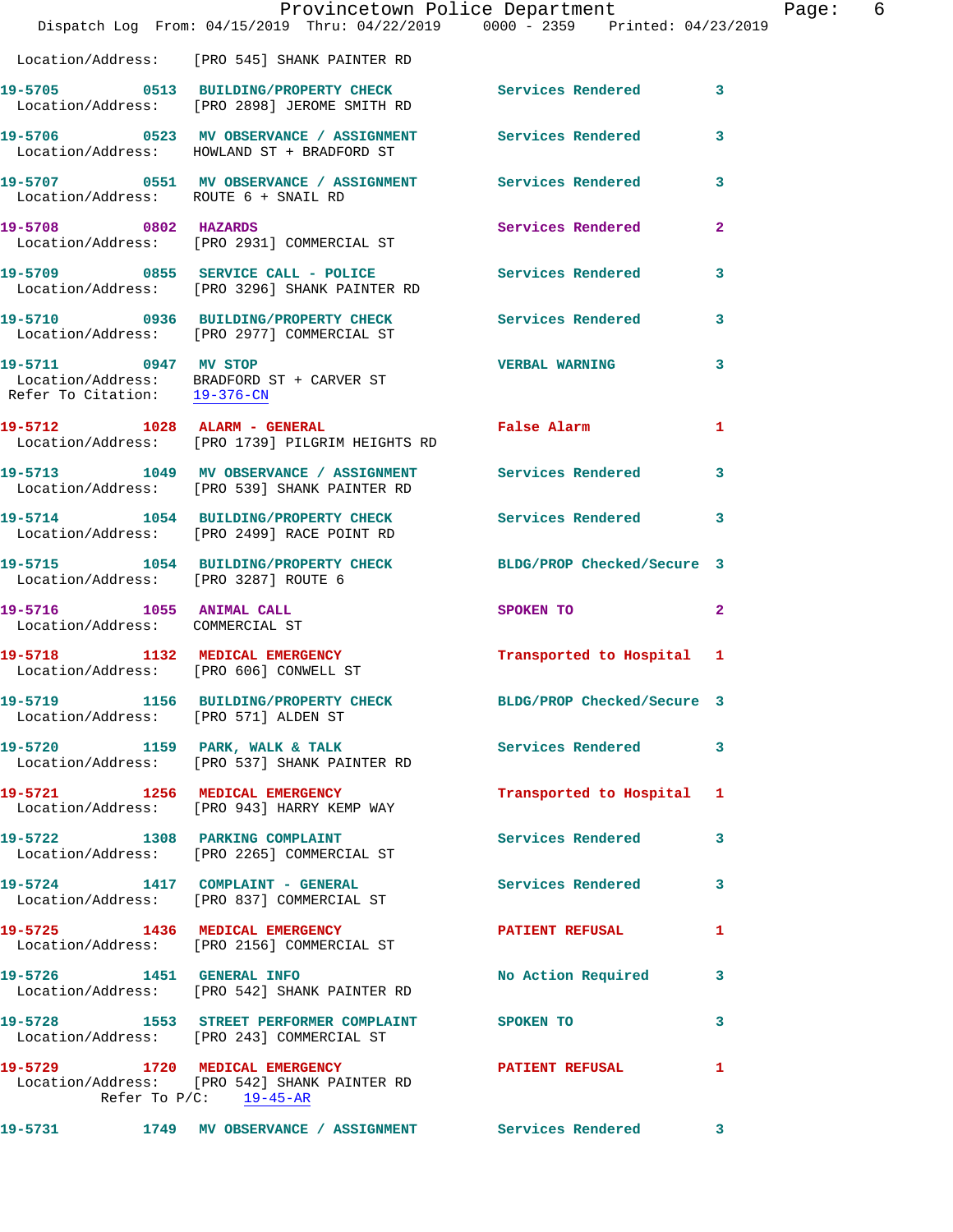|                                                                                    | Dispatch Log From: 04/15/2019 Thru: 04/22/2019 0000 - 2359 Printed: 04/23/2019                                | Provincetown Police Department |              | Page: | 7 |
|------------------------------------------------------------------------------------|---------------------------------------------------------------------------------------------------------------|--------------------------------|--------------|-------|---|
| Location/Address: [PRO 3440] ROUTE 6                                               |                                                                                                               |                                |              |       |   |
|                                                                                    | 19-5733 1824 PARK, WALK & TALK<br>Location: [PRO 3431] LOPES SQUARE                                           | Services Rendered 3            |              |       |   |
|                                                                                    | 19-5735 1831 BUILDING/PROPERTY CHECK<br>Location/Address: [PRO 3033] COMMERCIAL ST                            | BLDG/PROP Checked/Secure 3     |              |       |   |
|                                                                                    | 19-5736 1839 BUILDING/PROPERTY CHECK BLDG/PROP Checked/Secure 3<br>Location/Address: [PRO 4084] COMMERCIAL ST |                                |              |       |   |
|                                                                                    | 19-5737 1840 ANIMAL CALL<br>Location/Address: [PRO 756] BRADFORD ST                                           | Services Rendered              | $\mathbf{2}$ |       |   |
| 19-5738 1945 NOISE COMPLAINT                                                       | Location/Address: [PRO 3296] SHANK PAINTER RD                                                                 | SPOKEN TO                      | 3            |       |   |
|                                                                                    | 19-5743 2026 COMPLAINT - GENERAL<br>Location/Address: [PRO 444] HIGH POLE HILL                                | Services Rendered              | 3            |       |   |
|                                                                                    | 19-5739 2027 BUILDING/PROPERTY CHECK<br>Location/Address: [PRO 2977] COMMERCIAL ST                            | Services Rendered              | 3            |       |   |
| 19-5740 2037 MV STOP<br>Refer To Citation: 19-378-CN                               | Location/Address: WEST VINE ST + BRADFORD ST EXT                                                              | <b>VERBAL WARNING</b>          | 3            |       |   |
| 19-5741 2040 MV STOP<br>Location/Address: SNAIL RD<br>Refer To Citation: 19-377-CN |                                                                                                               | <b>VERBAL WARNING</b>          | 3            |       |   |
| 19-5742 2047 MV STOP<br>Refer To Citation: 19-379-CN                               | Location/Address: [PRO 3296] SHANK PAINTER RD                                                                 | <b>VERBAL WARNING</b>          | 3            |       |   |
|                                                                                    | 19-5744 2113 BUILDING/PROPERTY CHECK Services Rendered<br>Location/Address: [PRO 2898] JEROME SMITH RD        |                                | 3            |       |   |
|                                                                                    | 19-5746 2135 COMPLAINT - GENERAL<br>Location/Address: [PRO 46] BRADFORD ST                                    | Could Not Locate               | 3            |       |   |
|                                                                                    | 19-5747 2136 BUILDING/PROPERTY CHECK BLDG/PROP Checked/Secure 3<br>Location/Address: [PRO 182] COMMERCIAL ST  |                                |              |       |   |
| 19-5748 2153 MV STOP<br>Refer To Citation: 19-380-CN                               | Location/Address: [PRO 105] COMMERCIAL ST                                                                     | VERBAL WARNING 3               |              |       |   |
|                                                                                    | 19-5749 2230 BUILDING/PROPERTY CHECK<br>Location/Address: [PRO 519] RACE POINT RD                             | BLDG/PROP Checked/Secure 3     |              |       |   |
| 19-5760 2300 GENERAL INFO                                                          | Location/Address: [PRO 542] SHANK PAINTER RD                                                                  | No Action Required 3           |              |       |   |
|                                                                                    | 19-5750 2351 BUILDING/PROPERTY CHECK<br>Location/Address: [PRO 2898] JEROME SMITH RD                          | BLDG/PROP Checked/Secure 3     |              |       |   |
|                                                                                    | 19-5751 2354 PARK, WALK & TALK<br>Location/Address: [PRO 3870] COMMERCIAL ST                                  | No Action Required             | 3            |       |   |
| 19-5752 2356 BAR CHECK                                                             | Location/Address: [PRO 399] COMMERCIAL ST                                                                     | Services Rendered              | -3           |       |   |
| For Date: $04/18/2019$ - Thursday                                                  |                                                                                                               |                                |              |       |   |
|                                                                                    | 19-5754 0010 BUILDING/PROPERTY CHECK<br>Location/Address: [PRO 105] COMMERCIAL ST                             | BLDG/PROP Checked/Secure 3     |              |       |   |
|                                                                                    | 19-5755 0014 BUILDING/PROPERTY CHECK                                                                          | BLDG/PROP Checked/Secure 3     |              |       |   |

Location/Address: [PRO 1952] COMMERCIAL ST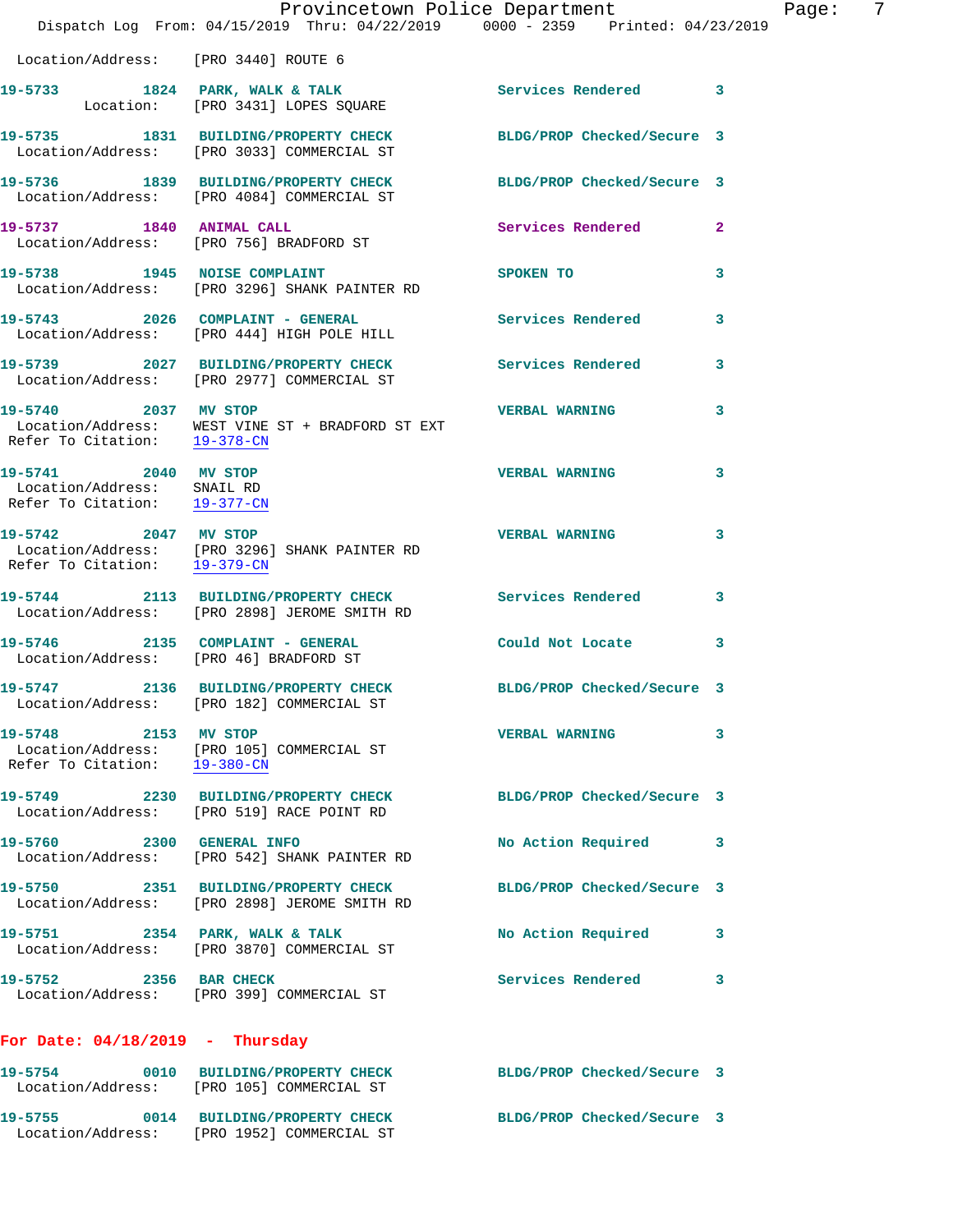|                                                                         | 19-5756 0058 BUILDING/PROPERTY CHECK<br>Location/Address: [PRO 3296] SHANK PAINTER RD                            | BLDG/PROP Checked/Secure 3 |              |
|-------------------------------------------------------------------------|------------------------------------------------------------------------------------------------------------------|----------------------------|--------------|
|                                                                         | 19-5757 0104 BUILDING/PROPERTY CHECK<br>Location/Address: [PRO 3033] COMMERCIAL ST                               | BLDG/PROP Checked/Secure 3 |              |
|                                                                         | 19-5758 0107 BUILDING/PROPERTY CHECK<br>Location/Address: [PRO 382] COMMERCIAL ST                                | BLDG/PROP Checked/Secure 3 |              |
|                                                                         | 19-5759 0115 MV OBSERVANCE / ASSIGNMENT<br>Location/Address: BRADFORD ST + RYDER ST                              | No Action Required 3       |              |
| Location/Address: [PRO 60] BRADFORD ST                                  | 19-5761 0202 BUILDING/PROPERTY CHECK                                                                             | BLDG/PROP Checked/Secure 3 |              |
|                                                                         | 19-5762 0505 BUILDING/PROPERTY CHECK<br>Location/Address: [PRO 447] JEROME SMITH RD                              | BLDG/PROP Checked/Secure 3 |              |
|                                                                         | 19-5763 0509 MV OBSERVANCE / ASSIGNMENT<br>Location/Address: [PRO 2489] BRADFORD ST                              | No Action Required         | 3            |
|                                                                         | 19-5764 0522 BUILDING/PROPERTY CHECK<br>Location/Address: [PRO 2540] RACE POINT RD                               | <b>Services Rendered</b>   | 3            |
|                                                                         | 19-5765 0533 MV OBSERVANCE / ASSIGNMENT<br>Location/Address: ROUTE 6 + SHANK PAINTER RD                          | No Action Required         | 3            |
| Location/Address: ROUTE 6 + SNAIL RD                                    | 19-5766 6553 MV OBSERVANCE / ASSIGNMENT Services Rendered                                                        |                            | $\mathbf{3}$ |
|                                                                         | 19-5767 0822 MEDICAL EMERGENCY<br>Location/Address: [PRO 440] HARRY KEMP WAY                                     | Transported to Hospital 1  |              |
|                                                                         | 19-5768 0848 ASSIST DEPARTMENT / MUTUAL AID Could Not Locate<br>Location/Address: [PRO 3670] SHANK PAINTER RD    |                            | 3            |
|                                                                         | 19-5769 0946 COMPLAINT - GENERAL<br>Location/Address: [PRO 1563] CONWELL ST                                      | Services Rendered          | 3            |
| 19-5770 1006 COMPLAINT - GENERAL                                        | Location/Address: [PRO 105] COMMERCIAL ST                                                                        | Services Rendered          | 3            |
| 19-5771 1010 MEDICAL EMERGENCY<br>Location/Address: [TRU 310] ROUTE 6   |                                                                                                                  | Transported to Hospital 1  |              |
| 19-5773 1106 MEDICAL EMERGENCY<br>Location/Address: [PRO 3222] ALDEN ST |                                                                                                                  | Transported to Hospital 1  |              |
| 19-5774 1118 MV COMPLAINT                                               | Location/Address: [PRO 3456] RYDER ST EXT                                                                        | <b>GONE ON ARRIVAL</b>     | $\mathbf{2}$ |
|                                                                         | 19-5776 1148 BUILDING/PROPERTY CHECK BLDG/PROP Checked/Secure 3<br>Location/Address: [PRO 2206] PILGRIMS LANDING |                            |              |
|                                                                         | 19-5777 1211 MV OBSERVANCE / ASSIGNMENT<br>Location/Address: BRADFORD ST EXT + W VINE ST                         | <b>Services Rendered</b>   | 3            |
| 19-5778 1237 MEDICAL EMERGENCY                                          | Location/Address: [PRO 3908] COMMERCIAL ST                                                                       | Transported to Hospital 1  |              |
| 19-5779 1300 LOST CAR KEY                                               | Location/Address: [PRO 542] SHANK PAINTER RD                                                                     | <b>Services Rendered</b>   | 3            |
| 19-5781 1340 MV COMPLAINT                                               | Location/Address: [PRO 1419] PLEASANT ST                                                                         | Services Rendered          | $\mathbf{2}$ |
| 19-5780                                                                 | 1341 MV HIT & RUN                                                                                                | <b>Services Rendered</b>   | $\mathbf{2}$ |

 Location/Address: [PRO 440] HARRY KEMP WAY Refer To Accident: 19-21-AC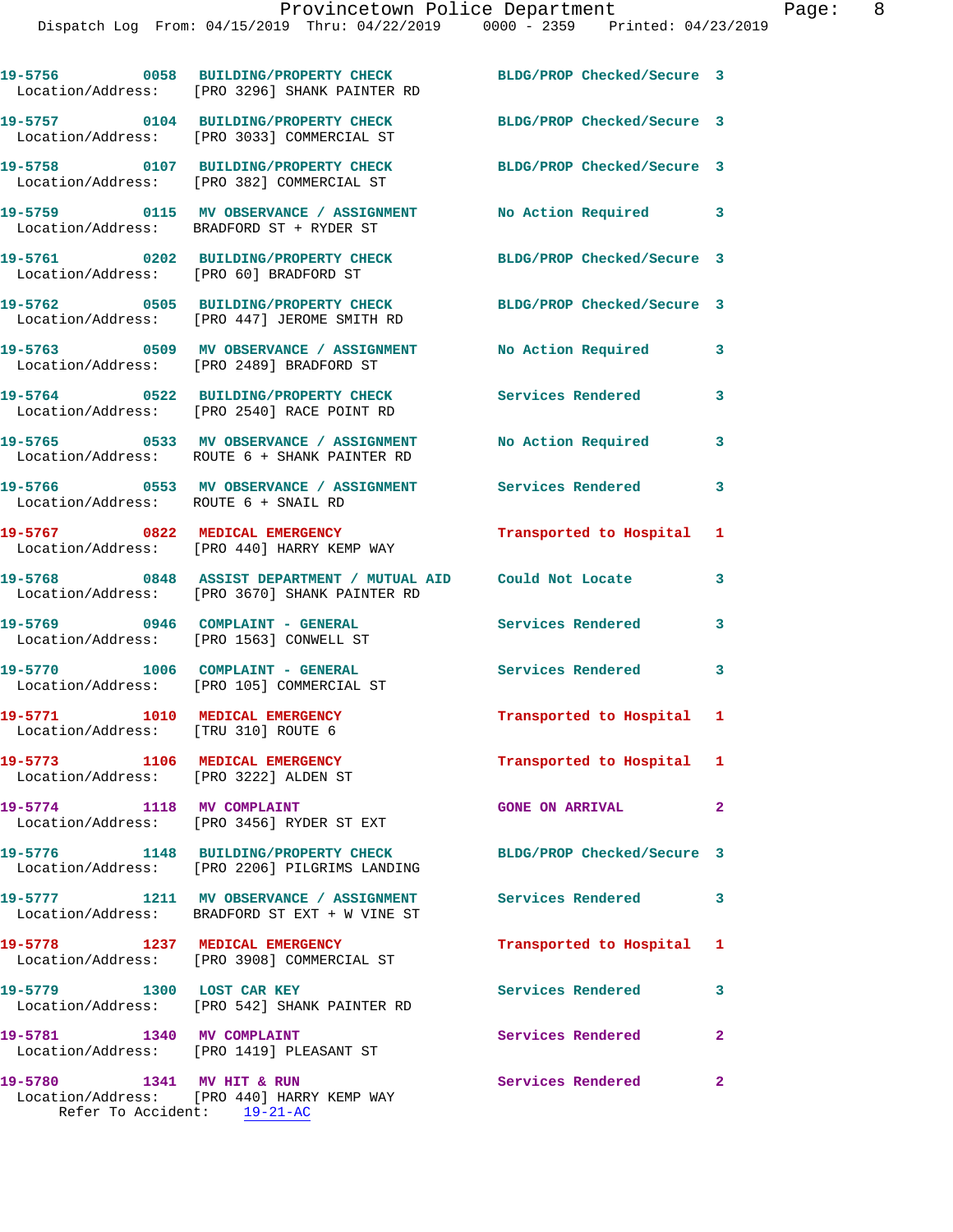|                                                                                   | Provincetown Police Department<br>Dispatch Log From: 04/15/2019 Thru: 04/22/2019 0000 - 2359 Printed: 04/23/2019 |                            | Page: 9 |
|-----------------------------------------------------------------------------------|------------------------------------------------------------------------------------------------------------------|----------------------------|---------|
|                                                                                   | 19-5782 1401 DISORDERLY Services Rendered 1<br>Location/Address: [PRO 105] COMMERCIAL ST                         |                            |         |
|                                                                                   |                                                                                                                  |                            | 3       |
|                                                                                   | 19-5784 1549 BUILDING/PROPERTY CHECK Services Rendered<br>Location/Address: [PRO 3317] CEMETERY RD               |                            | 3       |
|                                                                                   | 19-5786 1558 GENERAL INFO<br>Location/Address: [PRO 1650] BRADFORD ST EXT                                        | No Action Required 3       |         |
|                                                                                   | 19-5787 1646 BUILDING/PROPERTY CHECK Services Rendered<br>Location/Address: [PRO 2483] COMMERCIAL ST             |                            | 3       |
|                                                                                   | 19-5788 1704 BUILDING/PROPERTY CHECK Services Rendered 3<br>Location/Address: [PRO 2481] TREMONT ST              |                            |         |
| Location/Address: ROUTE 6                                                         | 19-5789 1707 MV OBSERVANCE / ASSIGNMENT Services Rendered                                                        |                            | 3       |
|                                                                                   | 19-5790 1707 BUILDING/PROPERTY CHECK Services Rendered<br>Location/Address: [PRO 2483] COMMERCIAL ST             |                            | 3       |
| 19-5791 1707 MV STOP<br>Location/Address: ROUTE 6<br>Refer To Citation: 19-381-CN |                                                                                                                  | <b>VERBAL WARNING</b>      | 3       |
| 19-5792 1711 MV STOP<br>Location/Address: ROUTE 6<br>Refer To Citation: 19-382-CN |                                                                                                                  | <b>VERBAL WARNING</b>      | 3       |
| 19-5793 1723 MV STOP<br>Location/Address: ROUTE 6<br>Refer To Citation: 19-383-CN |                                                                                                                  | <b>VERBAL WARNING</b>      | 3       |
| Location: WEST ROAM                                                               | 19-5795 1832 PARK, WALK & TALK 1998 Services Rendered                                                            |                            | 3       |
|                                                                                   | 19-5796 1837 BUILDING/PROPERTY CHECK BLDG/PROP Checked/Secure 3<br>Location/Address: [PRO 175] COMMERCIAL ST     |                            |         |
| Location/Address: ROUTE 6 + SNAIL RD                                              | 19-5797 2023 MV OBSERVANCE / ASSIGNMENT Services Rendered                                                        |                            | 3       |
|                                                                                   | 19-5798 2030 BUILDING/PROPERTY CHECK<br>Location/Address: [PRO 3296] SHANK PAINTER RD                            | <b>Services Rendered</b>   | 3       |
|                                                                                   | 19-5799 2031 BUILDING/PROPERTY CHECK<br>Location/Address: [PRO 2898] JEROME SMITH RD                             | <b>Services Rendered</b>   | 3       |
| Location/Address: ROUTE 6                                                         | 19-5800 2034 MV OBSERVANCE / ASSIGNMENT Services Rendered                                                        |                            | 3       |
|                                                                                   | 19-5801 2045 BUILDING/PROPERTY CHECK<br>Location/Address: [PRO 530] SHANK PAINTER RD                             | BLDG/PROP Checked/Secure 3 |         |
|                                                                                   | 19-5802 2100 BUILDING/PROPERTY CHECK<br>Location/Address: [PRO 2490] PROVINCELANDS RD                            | Services Rendered          | 3       |
|                                                                                   | 19-5803 2208 BUILDING/PROPERTY CHECK<br>Location/Address: [PRO 2540] RACE POINT RD                               | <b>Services Rendered</b>   | 3       |
|                                                                                   | 19-5804 2357 BUILDING/PROPERTY CHECK<br>Location/Address: [PRO 3296] SHANK PAINTER RD                            | <b>Services Rendered</b>   | 3       |

## **For Date: 04/19/2019 - Friday**

| 19-5805           | No Action Required<br><b>MV OBSERVANCE / ASSIGNMENT</b> |  |
|-------------------|---------------------------------------------------------|--|
| Location/Address: | [PRO 2577] BRADFORD ST                                  |  |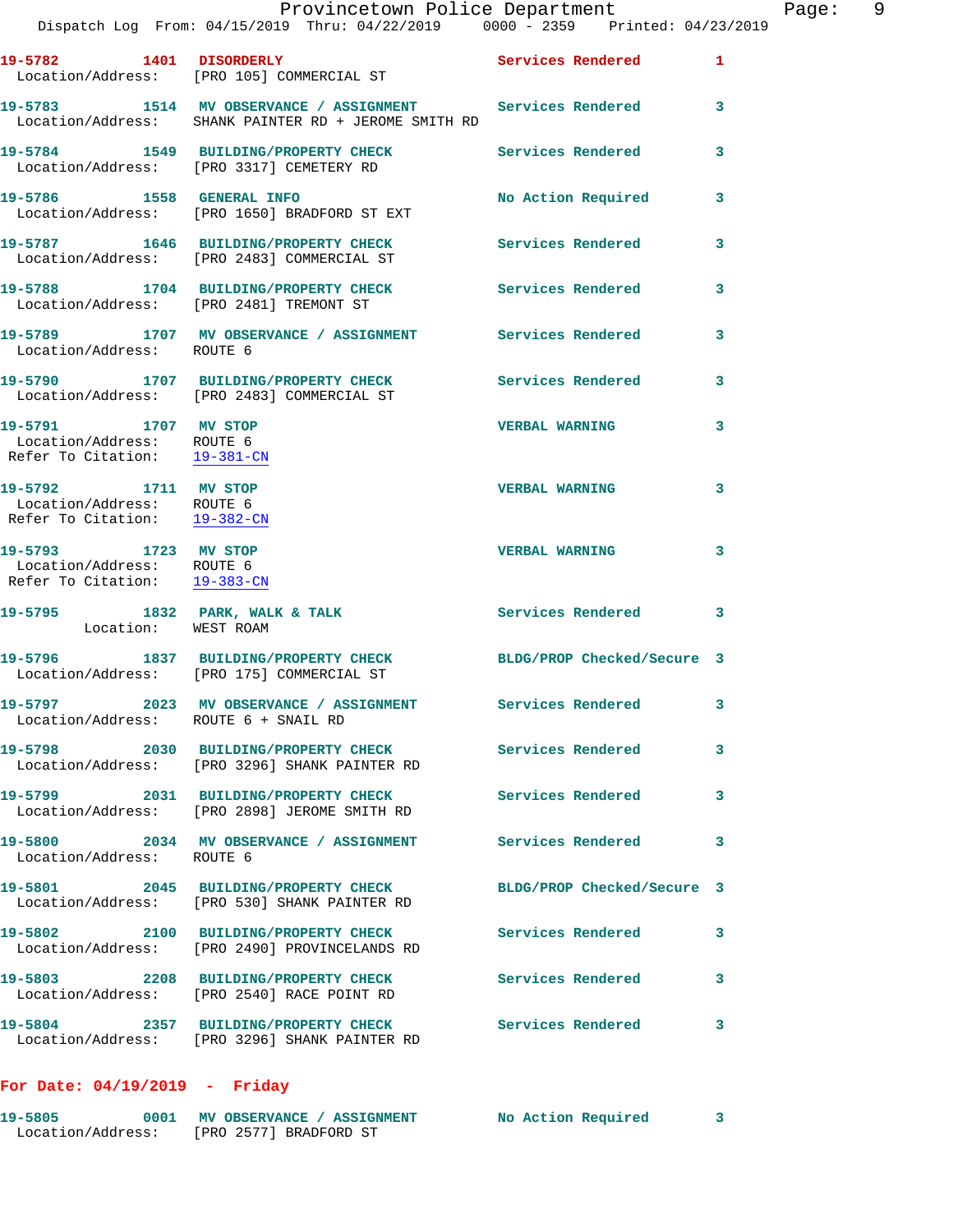|                                                                                                | 19-5806 0043 MV OBSERVANCE / ASSIGNMENT Services Rendered<br>Location/Address: BRADFORD ST + STANDISH ST |                            | $\mathbf{3}$               |
|------------------------------------------------------------------------------------------------|----------------------------------------------------------------------------------------------------------|----------------------------|----------------------------|
|                                                                                                | 19-5807 0125 BUILDING/PROPERTY CHECK<br>Location/Address: [PRO 2977] COMMERCIAL ST                       | <b>Services Rendered</b>   | $\mathbf{3}$               |
|                                                                                                | 19-5808 0137 PARK, WALK & TALK<br>Location/Address: [PRO 182] COMMERCIAL ST                              | Services Rendered          | 3                          |
| Location/Address: [PRO 2520] PRINCE ST                                                         | 19-5809 0204 BUILDING/PROPERTY CHECK                                                                     | Services Rendered          | $\mathbf{3}$               |
|                                                                                                | 19-5810 0523 BUILDING/PROPERTY CHECK<br>Location/Address: [PRO 537] SHANK PAINTER RD                     | <b>Services Rendered</b>   | 3                          |
| Location/Address: [PRO 3440] ROUTE 6                                                           | 19-5811 0534 MV OBSERVANCE / ASSIGNMENT Citation / Warning Issue 3                                       |                            |                            |
| 19-5812 0601 MV STOP<br>Location/Address: CONWELL ST + ROUTE 6<br>Refer To Citation: 19-385-CN |                                                                                                          | <b>VERBAL WARNING</b>      | $\mathbf{3}$               |
|                                                                                                | 19-5813 0739 BUILDING/PROPERTY CHECK<br>Location/Address: [PRO 2494] BRADFORD ST                         | <b>Services Rendered</b>   | $\overline{\phantom{a}}$ 3 |
|                                                                                                | 19-5814 0906 MV OBSERVANCE / ASSIGNMENT<br>Location/Address: [PRO 4136] BRADFORD ST                      | Services Rendered 3        |                            |
|                                                                                                | 19-5815 1015 BUILDING/PROPERTY CHECK<br>Location/Address: [PRO 2206] PILGRIMS LANDING                    | BLDG/PROP Checked/Secure 3 |                            |
|                                                                                                | 19-5816 1038 PARK, WALK & TALK<br>Location/Address: [PRO 516] RACE POINT RD                              | Services Rendered          | 3                          |
|                                                                                                | 19-5818 1202 HARASSMENT / THREATS<br>Location/Address: [PRO 175] COMMERCIAL ST                           | <b>Services Rendered</b>   | $\mathbf{2}$               |
| 19-5819 1249 FOLLOW UP                                                                         | Location/Address: [PRO 537] SHANK PAINTER RD                                                             | FOLLOW UP                  | $\mathbf{2}$               |
|                                                                                                | 19-5820 1313 PARK, WALK & TALK<br>Location/Address: [PRO 105] COMMERCIAL ST                              | <b>Services Rendered</b>   | 3                          |
| 19-5821 1320 MV DISABLED                                                                       | Location/Address: GOSNOLD ST + COMMERCIAL ST                                                             | Services Rendered 2        |                            |
|                                                                                                | 19-5822 1328 SERVICE CALL - POLICE<br>Location/Address: [PRO 3405] COMMERCIAL ST                         | <b>Services Rendered</b>   | $\mathbf{3}$               |
|                                                                                                | 19-5823 1348 MEDICAL EMERGENCY<br>Location/Address: [PRO 440] HARRY KEMP WAY                             | Transported to Hospital 1  |                            |
| 19-5825 1436 LOST WALLET                                                                       | Location/Address: [PRO 106] COMMERCIAL ST                                                                | <b>Services Rendered</b>   | 3                          |
| 19-5827 1540 PARK, WALK & TALK                                                                 | Location/Address: [PRO 488] MAYFLOWER ST                                                                 | <b>Services Rendered</b>   | 3                          |
|                                                                                                | 19-5829 1652 911 - GENERAL<br>Location/Address: [PRO 63] BRADFORD ST EXT                                 | <b>Services Rendered</b>   | 1                          |
|                                                                                                | 19-5828 1655 MV OBSERVANCE / ASSIGNMENT Services Rendered<br>Location/Address: STANDISH ST + BRADFORD ST |                            | $\mathbf{3}$               |
| Location/Address: [PRO 625] DEWEY AVE                                                          | 19-5830 1726 COMPLAINT - GENERAL                                                                         | SPOKEN TO                  | 3                          |
| 19-5832                                                                                        | 2019 BUILDING/PROPERTY CHECK                                                                             | <b>Services Rendered</b>   | $\mathbf{3}$               |

Location/Address: [PRO 3296] SHANK PAINTER RD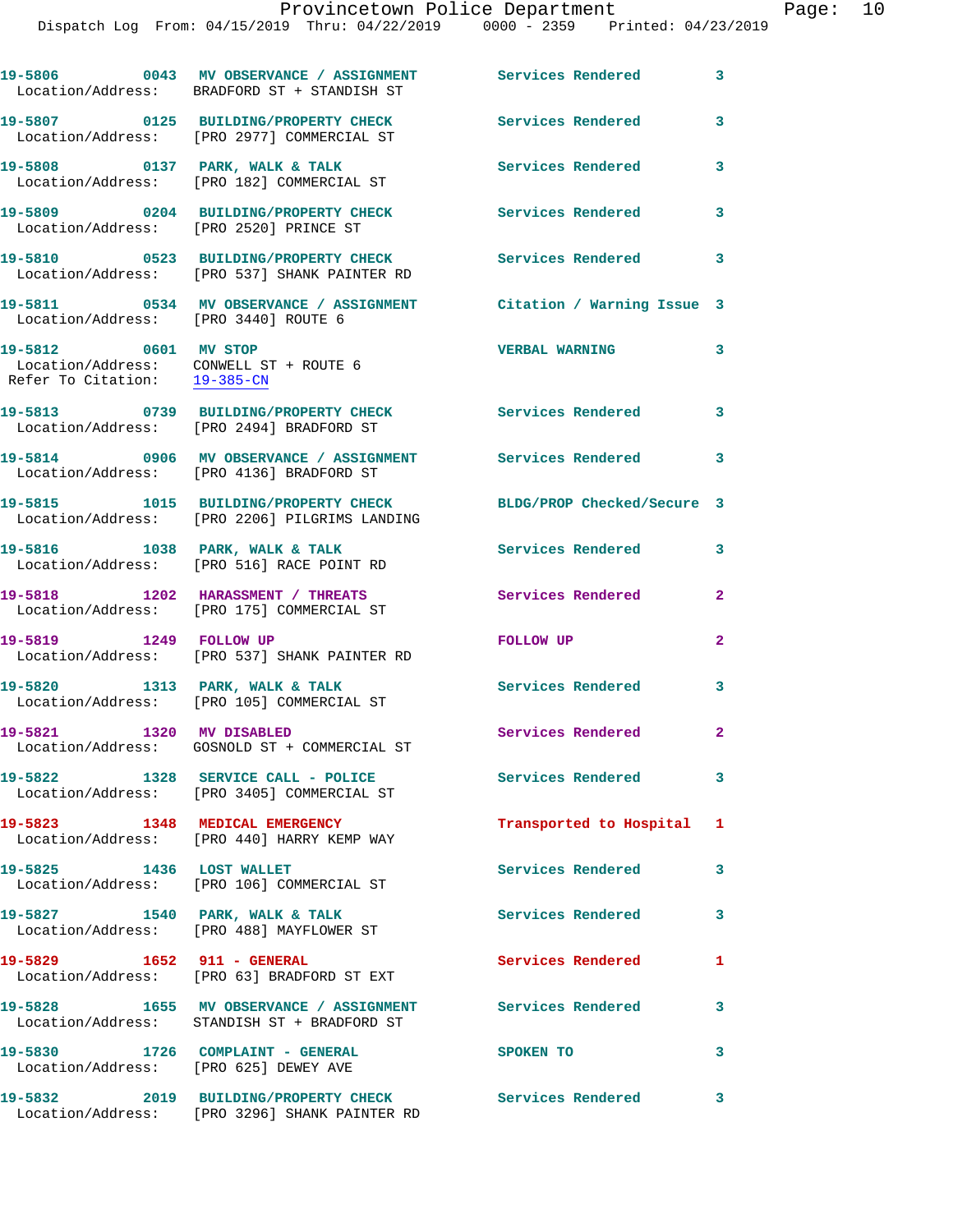|                                   | Dispatch Log From: 04/15/2019 Thru: 04/22/2019 0000 - 2359 Printed: 04/23/2019                               | Provincetown Police Department |              | Page: 11 |  |
|-----------------------------------|--------------------------------------------------------------------------------------------------------------|--------------------------------|--------------|----------|--|
|                                   | 19-5833 2020 BUILDING/PROPERTY CHECK Services Rendered 3<br>Location/Address: [PRO 447] JEROME SMITH RD      |                                |              |          |  |
|                                   | 19-5834 2022 BUILDING/PROPERTY CHECK Services Rendered 3<br>Location/Address: [PRO 2898] JEROME SMITH RD     |                                |              |          |  |
|                                   | 19-5835 2028 BUILDING/PROPERTY CHECK Services Rendered<br>Location/Address: [PRO 94] BRADFORD ST             |                                | 3            |          |  |
|                                   | 19-5836 2037 PARKING COMPLAINT<br>Location/Address: [PRO 389] COMMERCIAL ST                                  | Services Rendered              | 3            |          |  |
|                                   | 19-5837 2050 MV OBSERVANCE / ASSIGNMENT Services Rendered<br>Location/Address: HOWLAND ST + BRADFORD ST      |                                | 3            |          |  |
|                                   | 19-5839 2057 MV OBSERVANCE / ASSIGNMENT No Action Required<br>Location/Address: [PRO 2577] BRADFORD ST       |                                | $\mathbf{3}$ |          |  |
| 19-5838 2059 MV STOP              | Location/Address: [PRO 762] BRADFORD ST<br>Refer To Citation: $\frac{19-386-CN}{\sqrt{10}}$                  | <b>VERBAL WARNING</b>          | 3            |          |  |
| 19-5840 2132 MV STOP              | Location/Address: [PRO 37] BRADFORD ST<br>Refer To Citation: 19-387-CN                                       | <b>VERBAL WARNING</b>          | 3            |          |  |
|                                   | 19-5842 2152 BUILDING/PROPERTY CHECK BLDG/PROP Checked/Secure 3<br>Location/Address: [PRO 182] COMMERCIAL ST |                                |              |          |  |
|                                   | 19-5843 2207 BUILDING/PROPERTY CHECK<br>Location/Address: [PRO 175] COMMERCIAL ST                            | BLDG/PROP Checked/Secure 3     |              |          |  |
|                                   | 19-5844 2336 BUILDING/PROPERTY CHECK Services Rendered<br>Location/Address: [PRO 3430] COMMERCIAL ST         |                                | 3            |          |  |
|                                   | 19-5845 2339 BUILDING/PROPERTY CHECK Services Rendered 3<br>Location/Address: [PRO 2977] COMMERCIAL ST       |                                |              |          |  |
|                                   | 19-5846 2339 BUILDING/PROPERTY CHECK<br>Location/Address: [PRO 2494] BRADFORD ST                             | Services Rendered              | 3            |          |  |
| For Date: $04/20/2019$ - Saturday |                                                                                                              |                                |              |          |  |
|                                   | 19-5847 0005 BUILDING/PROPERTY CHECK<br>Location/Address: [PRO 3296] SHANK PAINTER RD                        | <b>Services Rendered</b>       | 3            |          |  |
|                                   | 19-5849 0017 DISTURBANCE - FIGHT / ARGUMENT<br>Location/Address: [PRO 183] COMMERCIAL ST                     | Peace Restored                 | 1            |          |  |
| 19-5848                           | 0018 BUILDING/PROPERTY CHECK<br>Location/Address: [PRO 536] SHANK PAINTER RD                                 | <b>Services Rendered</b>       | 3            |          |  |
|                                   |                                                                                                              |                                |              |          |  |

**19-5850 0050 BUILDING/PROPERTY CHECK Services Rendered 3**  Location/Address: [PRO 2481] TREMONT ST

**19-5851 0114 MV OBSERVANCE / ASSIGNMENT Services Rendered 3**  Location/Address: BRADFORD ST + RYDER ST

**19-5852 0114 HAZARDS Referred to Other Agency 2** 

Location/Address: [PRO 4136] BRADFORD ST

Location/Address: [PRO 526] RYDER ST EXT

Location/Address: [PRO 406] CONANT ST

**19-5853 0123 ASSIST CITIZEN Services Rendered 3**  Location/Address: [PRO 1837] COMMERCIAL ST

**19-5854 0240 BUILDING/PROPERTY CHECK Services Rendered 3** 

**19-5855 0507 BUILDING/PROPERTY CHECK Services Rendered 3**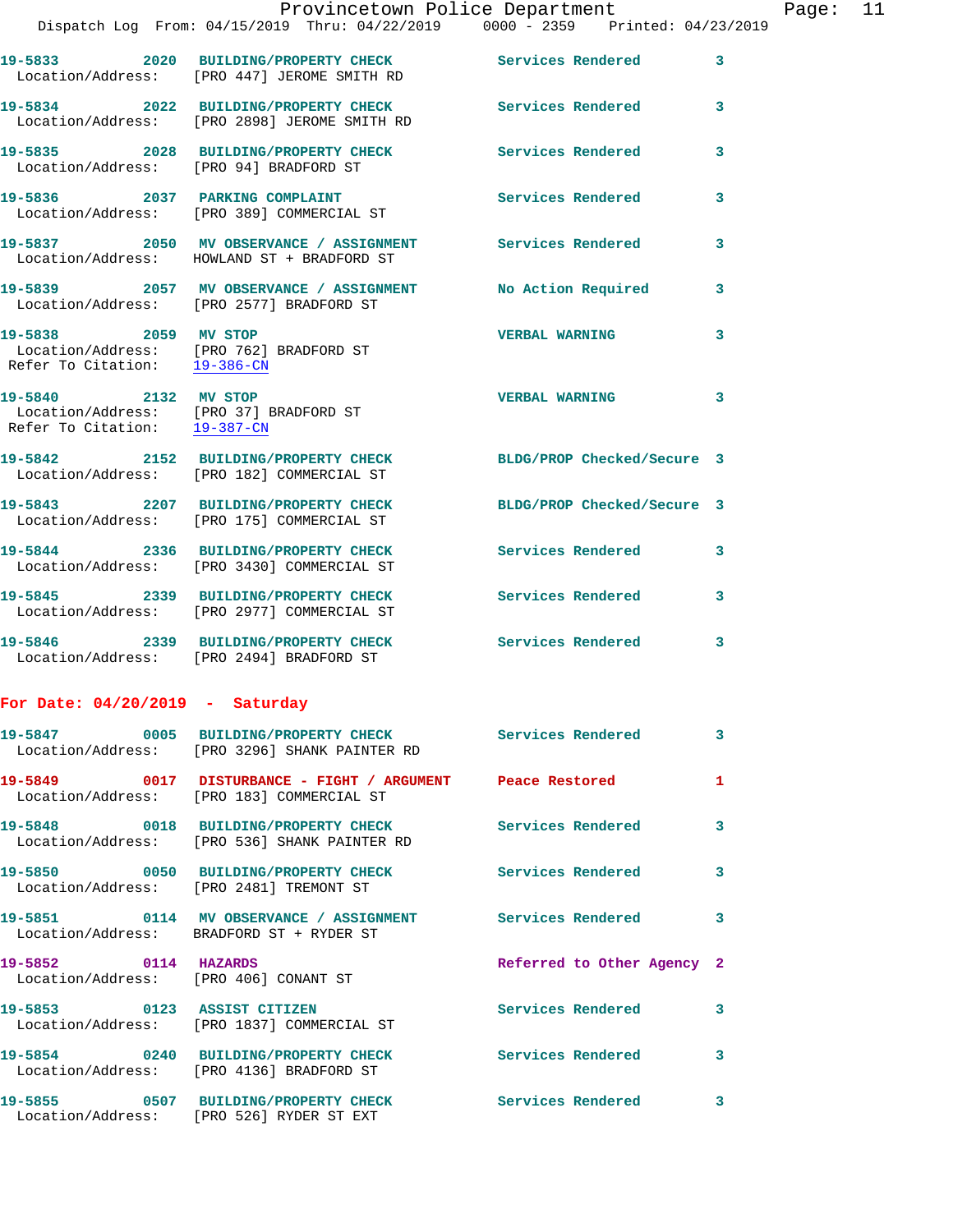|                                                                                                                  | Dispatch Log From: 04/15/2019 Thru: 04/22/2019 0000 - 2359 Printed: 04/23/2019                                | Provincetown Police Department |   | Page: 12 |  |
|------------------------------------------------------------------------------------------------------------------|---------------------------------------------------------------------------------------------------------------|--------------------------------|---|----------|--|
|                                                                                                                  | 19-5856 0510 BUILDING/PROPERTY CHECK Services Rendered 3<br>Location/Address: [PRO 3296] SHANK PAINTER RD     |                                |   |          |  |
|                                                                                                                  | 19-5857 0524 BUILDING/PROPERTY CHECK Services Rendered 3<br>Location/Address: [PRO 537] SHANK PAINTER RD      |                                |   |          |  |
|                                                                                                                  | 19-5858 0540 BUILDING/PROPERTY CHECK Services Rendered 3<br>Location/Address: [PRO 2483] COMMERCIAL ST        |                                |   |          |  |
|                                                                                                                  | 19-5859 0551 MV OBSERVANCE / ASSIGNMENT Services Rendered 3<br>Location/Address: ROUTE 6 + SHANK PAINTER RD   |                                |   |          |  |
|                                                                                                                  | 19-5860 0749 BUILDING/PROPERTY CHECK<br>Location/Address: [PRO 2483] COMMERCIAL ST                            | Services Rendered 3            |   |          |  |
|                                                                                                                  | 19-5861 0755 BUILDING/PROPERTY CHECK BLDG/PROP Checked/Secure 3<br>Location/Address: [PRO 2500] COMMERCIAL ST |                                |   |          |  |
|                                                                                                                  | 19-5864 0800 ANIMAL CALL<br>Location/Address: [PRO 542] SHANK PAINTER RD                                      | Services Rendered 2            |   |          |  |
| Location/Address: [PRO 3287] ROUTE 6                                                                             | 19-5862 0814 BUILDING/PROPERTY CHECK BLDG/PROP Checked/Secure 3                                               |                                |   |          |  |
| 19-5863 0904 MV STOP                                                                                             | Location/Address: [PRO 1517] BRADFORD ST<br>Refer To Citation: $\frac{19-388-CN}{2}$                          | VERBAL WARNING 3               |   |          |  |
| 19-5865 1031 MV STOP<br>Location/Address: [PRO 2479] ROUTE 6<br>Refer To Citation: $\frac{19-389-CN}{29-389-CN}$ |                                                                                                               | <b>VERBAL WARNING</b>          | 3 |          |  |
|                                                                                                                  | 19-5867 1056 PARK, WALK & TALK<br>Location/Address: [PRO 285] COMMERCIAL ST                                   | Services Rendered              | 3 |          |  |
|                                                                                                                  | 19-5870 1203 SERVICE CALL - POLICE<br>Location/Address: [PRO 606] CONWELL ST                                  | Services Rendered 3            |   |          |  |
| 19-5872 1207 MV STOP<br>Refer To Citation: 19-390-CN                                                             | Location: [PRO 3431] LOPES SQUARE                                                                             | <b>VERBAL WARNING</b>          | 3 |          |  |
|                                                                                                                  | 19-5873 1217 BUILDING/PROPERTY CHECK<br>Location/Address: [PRO 526] RYDER ST EXT                              | BLDG/PROP Checked/Secure 3     |   |          |  |
| Location/Address: [PRO 571] ALDEN ST                                                                             | 19-5874 1305 BUILDING/PROPERTY CHECK BLDG/PROP Checked/Secure 3                                               |                                |   |          |  |
| 19-5875 1328 GENERAL INFO<br>Location/Address: [PRO 1045] PEARL ST                                               |                                                                                                               | SPOKEN TO                      | 3 |          |  |
| 19-5876 1330 GENERAL INFO<br>Location/Address: COMMERCIAL ST                                                     |                                                                                                               | SPOKEN TO                      | 3 |          |  |
|                                                                                                                  | 19-5877 1505 ASSIST DEPARTMENT / DPW Services Rendered<br>Location/Address: [PRO 1650] BRADFORD ST EXT        |                                | 3 |          |  |
| 19-5879 1514 LOST WALLET                                                                                         | Location/Address: [PRO 537] SHANK PAINTER RD                                                                  | Services Rendered              | 3 |          |  |
|                                                                                                                  | 19-5880 1644 ALARM - GENERAL<br>Location/Address: [PRO 2728] COMMERCIAL ST                                    | False Alarm                    | 1 |          |  |
| 19-5881 1645 MV STOP<br>Location/Address: [PRO 2521] ROUTE 6<br>Refer To Citation: 19-391-CN                     |                                                                                                               | <b>VERBAL WARNING</b>          | 3 |          |  |
| 19-5882 1649 MV STOP<br>Location/Address: [PRO 2521] ROUTE 6<br>Refer To Citation: 19-392-CN                     |                                                                                                               | <b>VERBAL WARNING</b>          | 3 |          |  |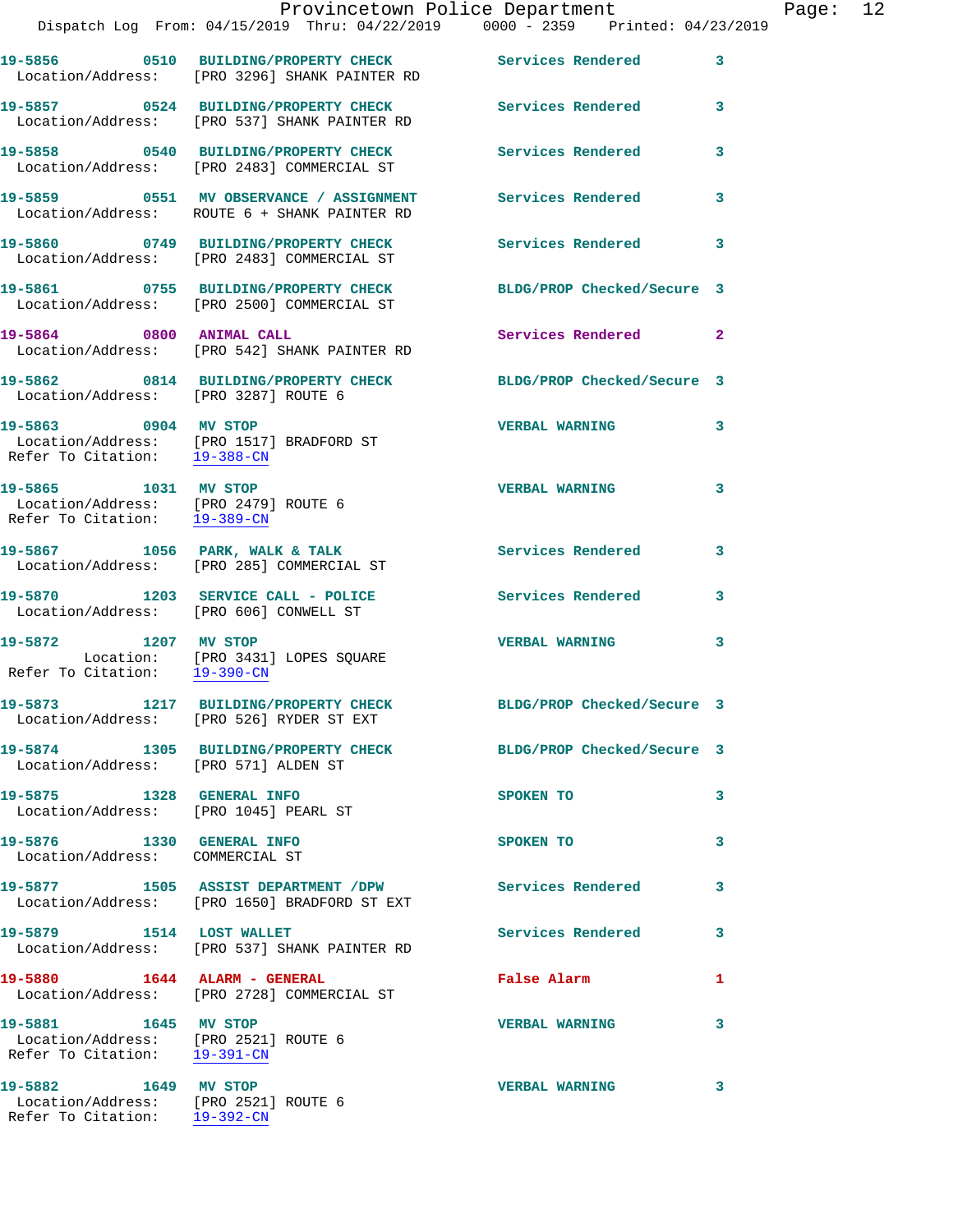|                                                      | Provincetown Police Department<br>Dispatch Log From: 04/15/2019 Thru: 04/22/2019 0000 - 2359 Printed: 04/23/2019 |                            |                |
|------------------------------------------------------|------------------------------------------------------------------------------------------------------------------|----------------------------|----------------|
|                                                      | 19-5884 1815 MEDICAL EMERGENCY<br>Location/Address: [PRO 1119] WAREHAM ST                                        | Transported to Hospital 1  |                |
| 19-5885 1856 ANIMAL CALL                             | Location/Address: [PRO 650] COMMERCIAL ST                                                                        | Services Rendered          | $\overline{a}$ |
|                                                      | 19-5886 1952 LARCENY / FORGERY / FRAUD<br>Location/Address: [PRO 1674] BRADFORD ST                               | Services Rendered          | $\mathbf{2}$   |
| 19-5887 2033 MV STOP                                 | Location/Address: WINSLOW ST + HIGH POLE HILL<br>Refer To Citation: $\frac{19-393-CN}{2}$                        | <b>VERBAL WARNING</b>      | 3              |
|                                                      | 19-5888 2054 BUILDING/PROPERTY CHECK BLDG/PROP Checked/Secure 3<br>Location/Address: [PRO 99] COMMERCIAL ST      |                            |                |
|                                                      | 19-5889 2116 MV OBSERVANCE / ASSIGNMENT Services Rendered<br>Location/Address: [PRO 595] BRADFORD ST             |                            | 3              |
| 19-5890 2133 MV STOP<br>Refer To Citation: 19-394-CN | Location/Address: KENDALL LN + BRADFORD ST                                                                       | <b>VERBAL WARNING</b>      | 3              |
|                                                      | 19-5891 2331 PARK, WALK & TALK<br>Location/Address: [PRO 539] SHANK PAINTER RD                                   | Services Rendered          | 3              |
| For Date: $04/21/2019$ - Sunday                      |                                                                                                                  |                            |                |
|                                                      | 19-5892 0007 MV OBSERVANCE / ASSIGNMENT Services Rendered<br>Location/Address: BRADFORD ST + RYDER ST            |                            | 3              |
|                                                      | 19-5893 0013 BUILDING/PROPERTY CHECK<br>Location/Address: [PRO 3296] SHANK PAINTER RD                            | BLDG/PROP Checked/Secure 3 |                |
|                                                      | $19-5894$ 0021 PARK, WALK & TALK<br>Location/Address: [PRO 3870] COMMERCIAL ST                                   | Services Rendered          | 3              |
| 19-5895 0037 BAR CHECK                               | Location/Address: [PRO 3443] COMMERCIAL ST                                                                       | <b>Services Rendered</b>   | 3              |
| 19-5896<br>0046                                      | <b>BUILDING/PROPERTY CHECK</b><br>Location/Address: [PRO 3259] MACMILLAN WHARF                                   | Services Rendered          | 3              |
| 19-5898 0050 BAR CHECK                               | Location/Address: [PRO 3236] COMMERCIAL ST                                                                       | <b>Services Rendered</b>   | 3              |
| Location/Address: COMMERCIAL ST                      | 19-5897 0053 PARK, WALK & TALK                                                                                   | Services Rendered          | 3              |
|                                                      | Location/Address: [PRO 4136] BRADFORD ST                                                                         |                            | 3              |
|                                                      | 19-5900 0132 MV OBSERVANCE / ASSIGNMENT Services Rendered<br>Location/Address: [PRO 530] SHANK PAINTER RD        |                            | 3              |
| 19-5901 0145 MV STOP<br>Refer To Citation: 19-395-CN | Location/Address: [PRO 2577] BRADFORD ST                                                                         | Citation / Warning Issue 3 |                |
|                                                      | 19-5902 0251 BUILDING/PROPERTY CHECK<br>Location/Address: [PRO 3430] COMMERCIAL ST                               | BLDG/PROP Checked/Secure 3 |                |
|                                                      | 19-5903 0256 BUILDING/PROPERTY CHECK<br>Location/Address: [PRO 3443] COMMERCIAL ST                               | BLDG/PROP Checked/Secure 3 |                |
|                                                      | 19-5904 0310 BUILDING/PROPERTY CHECK<br>Location/Address: [PRO 106] COMMERCIAL ST                                | <b>Services Rendered</b>   | 3              |
|                                                      | 19-5905 0330 BUILDING/PROPERTY CHECK<br>Location/Address: [PRO 516] RACE POINT RD                                | Services Rendered          | 3              |

Page: 13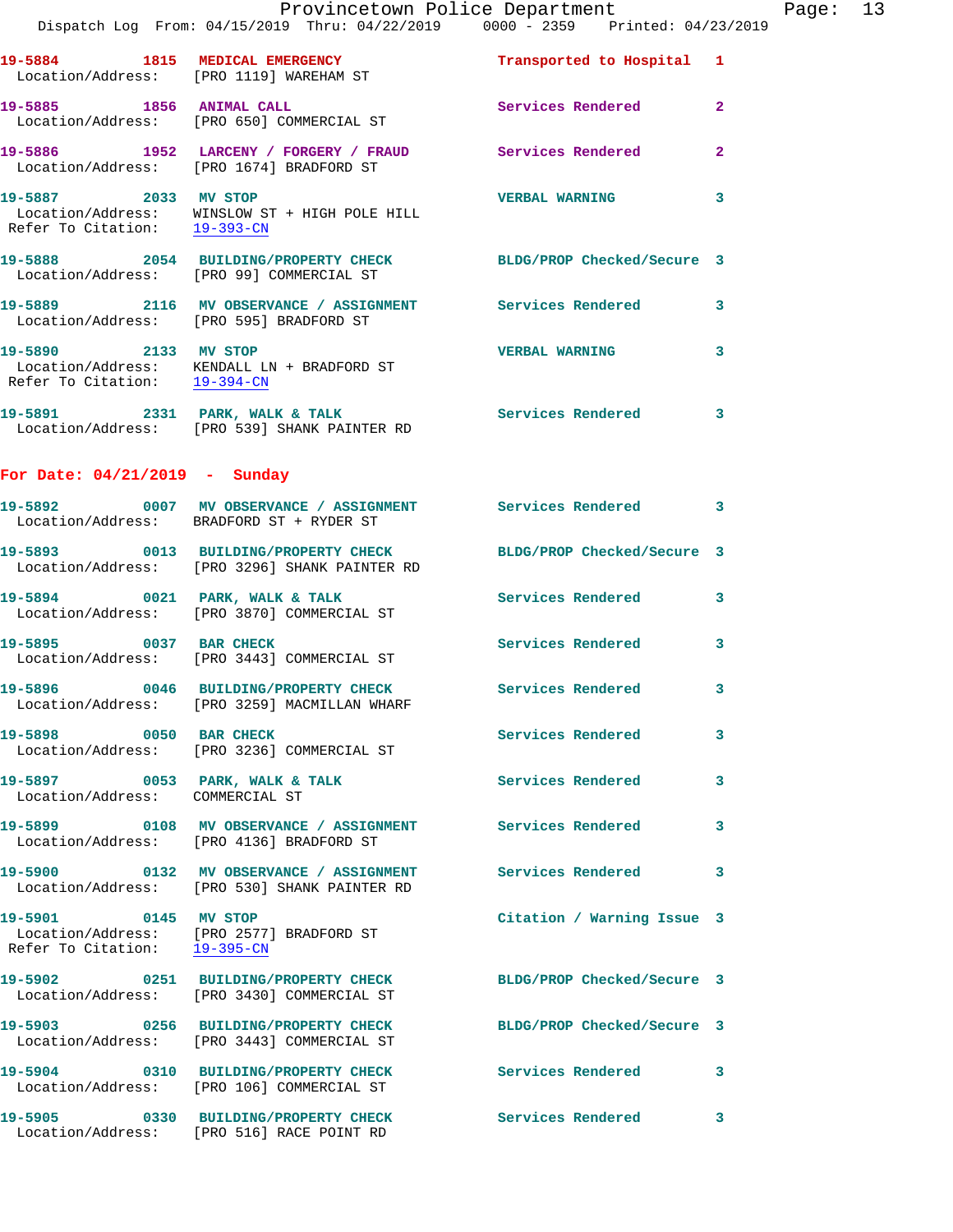|                                                                                                | 19-5906 0511 BUILDING/PROPERTY CHECK BLDG/PROP Checked/Secure 3<br>Location/Address: [PRO 2898] JEROME SMITH RD |                            |                   |
|------------------------------------------------------------------------------------------------|-----------------------------------------------------------------------------------------------------------------|----------------------------|-------------------|
|                                                                                                | 19-5907 0522 BUILDING/PROPERTY CHECK<br>Location/Address: [PRO 2977] COMMERCIAL ST                              | Services Rendered          | 3                 |
|                                                                                                | 19-5908 0546 MEDICAL EMERGENCY<br>Location/Address: [PRO 1621] BRADFORD ST                                      | Transported to Hospital 1  |                   |
|                                                                                                | 19-5911 1249 ASSIST DEPARTMENT / MUTUAL AID Services Rendered<br>Location/Address: [PRO 3259] MACMILLAN WHARF   |                            | 3                 |
|                                                                                                | 19-5912 1427 LARCENY / FORGERY / FRAUD Services Rendered<br>Location/Address: [PRO 3259] MACMILLAN WHARF        |                            | $\mathbf{2}$      |
|                                                                                                | 19-5914 1511 ANIMAL CALL<br>Location/Address: [PRO 2543] MACMILLAN WHARF                                        | Services Rendered          | $\overline{2}$    |
|                                                                                                | 19-5913 1512 BUILDING/PROPERTY CHECK Services Rendered<br>Location/Address: [PRO 2977] COMMERCIAL ST            |                            | 3                 |
|                                                                                                | 19-5915 1530 BUILDING/PROPERTY CHECK BLDG/PROP Checked/Secure 3<br>Location/Address: [PRO 3259] MACMILLAN WHARF |                            |                   |
| Location: WEST ROAM                                                                            | 19-5916 1536 PARK, WALK & TALK 1999 No Action Required                                                          |                            | 3                 |
|                                                                                                | 19-5917 1604 BIKE - GENERAL<br>Location/Address: [PRO 1952] COMMERCIAL ST                                       | Services Rendered          | $\mathbf{2}$      |
| 19-5918 1626 ANIMAL CALL<br>Location/Address: [PRO 521] ROUTE 6                                |                                                                                                                 | <b>GONE ON ARRIVAL</b>     | $\mathbf{2}$      |
|                                                                                                | 19-5919 1644 ANIMAL CALL<br>Location/Address: [PRO 1992] COMMERCIAL ST                                          | Services Rendered          | $\mathbf{2}$<br>1 |
|                                                                                                | 19-5920 1755 COMPLAINT - GENERAL<br>Location/Address: BRADFORD ST EXT + W VINE ST                               | Could Not Locate           | 3                 |
| 19-5921 1806 MV STOP<br>Refer To Citation: 19-396-CN                                           | Location/Address: [PRO 4069] RACE POINT RD + STABLE PATH                                                        | <b>VERBAL WARNING</b>      | 3                 |
|                                                                                                | 19-5922 1822 MV OBSERVANCE / ASSIGNMENT Services Rendered 3<br>Location/Address: BRADFORD ST + HOWLAND ST       |                            |                   |
| 19-5923 1837 MV STOP                                                                           | Location/Address: ROUTE 6 + HOWLAND ST<br>Refer To Citation: 19-397-CN                                          | <b>VERBAL WARNING</b>      | 3                 |
| 19-5924 1850 MV STOP<br>Location/Address: ROUTE 6 + HOWLAND ST<br>Refer To Citation: 19-398-CN |                                                                                                                 | <b>VERBAL WARNING</b>      | 3                 |
| 19-5925 1855 MV STOP<br>Location/Address: [PRO 2521] ROUTE 6<br>Refer To Citation: 19-399-CN   |                                                                                                                 | <b>VERBAL WARNING</b>      | 3                 |
| 19-5926 1902 MV STOP<br>Location/Address: [TRU 95] ROUTE 6<br>Refer To Citation: T1244543      |                                                                                                                 | Citation / Warning Issue 3 |                   |
|                                                                                                | 19-5927 1923 BUILDING/PROPERTY CHECK<br>Location/Address: [PRO 526] RYDER ST EXT                                | BLDG/PROP Checked/Secure 3 |                   |
|                                                                                                | 19-5928 2016 BUILDING/PROPERTY CHECK<br>Location/Address: [PRO 3430] COMMERCIAL ST                              | <b>Services Rendered</b>   | 3                 |
| Location/Address: ROUTE 6 + SNAIL RD                                                           |                                                                                                                 |                            | 3                 |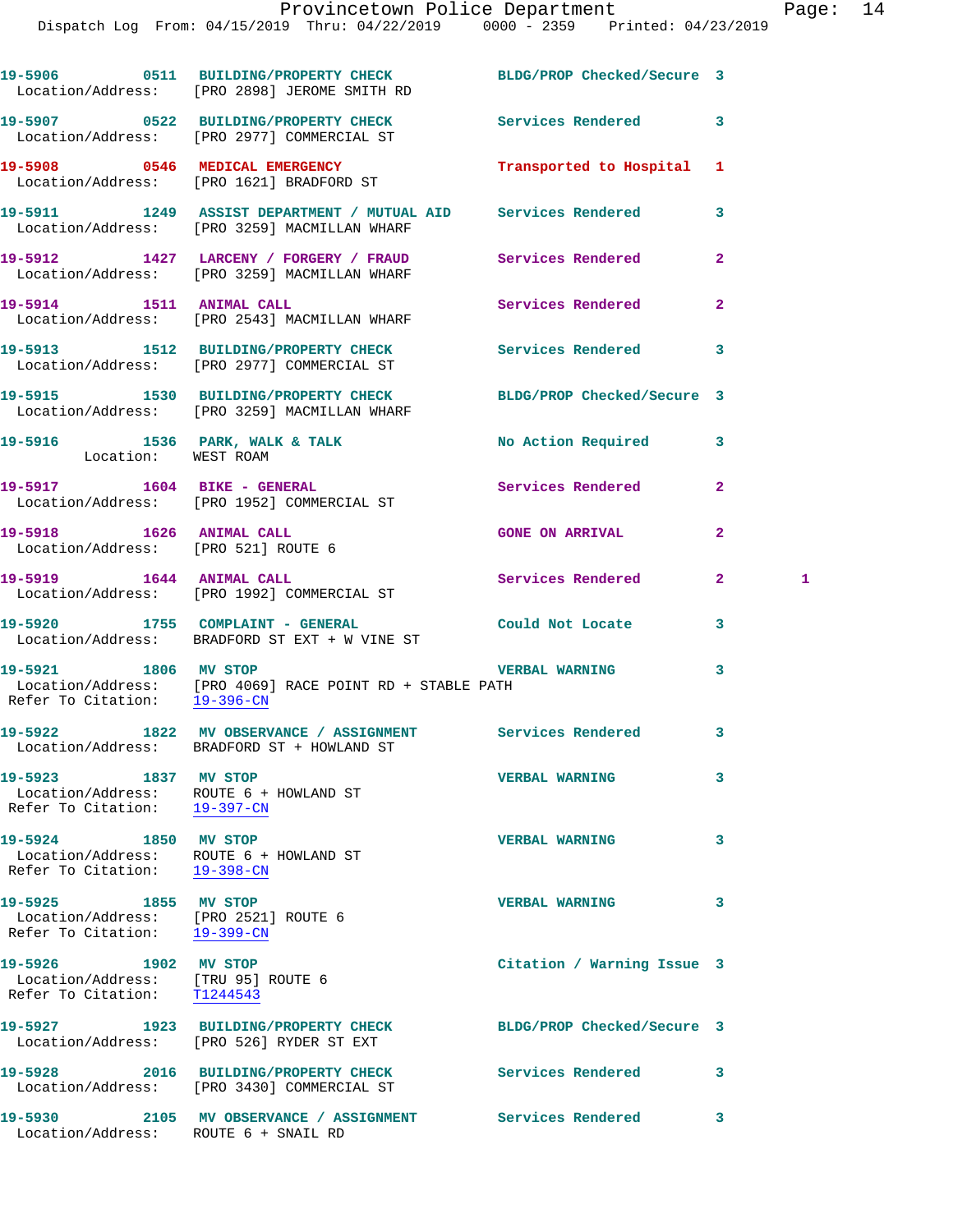|                                                                                                | Dispatch Log From: 04/15/2019 Thru: 04/22/2019 0000 - 2359 Printed: 04/23/2019                          |                            |              |
|------------------------------------------------------------------------------------------------|---------------------------------------------------------------------------------------------------------|----------------------------|--------------|
| 19-5931 2107 MV STOP<br>Location/Address: [PRO 521] ROUTE 6<br>Refer To Citation: 19-400-CN    |                                                                                                         | <b>VERBAL WARNING</b>      | 3            |
|                                                                                                | 19-5932 2146 MEDICAL EMERGENCY<br>Location/Address: [PRO 3919] AUNT SUKEYS WAY                          | <b>PATIENT REFUSAL</b>     | 1            |
|                                                                                                | 19-5933 2208 BUILDING/PROPERTY CHECK<br>Location/Address: [PRO 2540] RACE POINT RD                      | <b>Services Rendered</b>   | 3            |
|                                                                                                | 19-5934 2224 BUILDING/PROPERTY CHECK<br>Location/Address: [PRO 447] JEROME SMITH RD                     | BLDG/PROP Checked/Secure 3 |              |
| Location/Address: ROUTE 6 + SNAIL RD                                                           | 19-5935 2318 MV OBSERVANCE / ASSIGNMENT Services Rendered                                               |                            | 3            |
|                                                                                                | 19-5936 2321 BUILDING/PROPERTY CHECK<br>Location/Address: [PRO 2490] PROVINCELANDS RD                   | <b>Services Rendered</b>   | 3            |
|                                                                                                | Location/Address: [PRO 2043] BRADFORD ST                                                                |                            | 3            |
| For Date: $04/22/2019$ - Monday                                                                |                                                                                                         |                            |              |
|                                                                                                | 19-5938 0014 BUILDING/PROPERTY CHECK<br>Location/Address: [PRO 2977] COMMERCIAL ST                      | BLDG/PROP Checked/Secure 3 |              |
| 19-5939 0023 MV STOP<br>Location/Address: [PRO 2481] TREMONT ST<br>Refer To Citation: T1244544 |                                                                                                         | Citation / Warning Issue 3 |              |
|                                                                                                | $19-5940$ 0045 PARK, WALK & TALK<br>Location/Address: [PRO 3870] COMMERCIAL ST                          | <b>Services Rendered</b>   | 3            |
| 0053 BAR CHECK<br>19-5941                                                                      | Location/Address: [PRO 3443] COMMERCIAL ST                                                              | BLDG/PROP Checked/Secure 3 |              |
| 19-5942 0112 MEDICAL EMERGENCY<br>Location/Address: [PRO 3222] ALDEN ST                        |                                                                                                         | <b>PATIENT REFUSAL</b>     | 1            |
| 19-5943                                                                                        | 0141 MV OBSERVANCE / ASSIGNMENT Services Rendered<br>Location/Address: [PRO 2494] BRADFORD ST           |                            | 3            |
| Location/Address: CONWELL ST + ROUTE 6                                                         | 19-5944 0151 MV OBSERVANCE / ASSIGNMENT Services Rendered                                               |                            | 3            |
|                                                                                                | Location/Address: [PRO 379] COMMERCIAL ST                                                               | BLDG/PROP Checked/Secure 3 |              |
|                                                                                                | 19-5946 0331 BUILDING/PROPERTY CHECK<br>Location/Address: [PRO 2499] RACE POINT RD                      | <b>Services Rendered</b>   | 3            |
|                                                                                                | 19-5947 0421 BUILDING/PROPERTY CHECK<br>Location/Address: [PRO 3296] SHANK PAINTER RD                   | BLDG/PROP Checked/Secure 3 |              |
| 19-5948 0425 HAZARDS                                                                           | Location/Address: [PRO 3430] COMMERCIAL ST                                                              | Removed Hazard             | $\mathbf{2}$ |
| Location/Address: ROUTE 6 + SNAIL RD                                                           | 19-5949 0547 MV OBSERVANCE / ASSIGNMENT Services Rendered                                               |                            | 3            |
|                                                                                                | 19-5950 0617 BUILDING/PROPERTY CHECK<br>Location/Address: [PRO 2898] JEROME SMITH RD                    | BLDG/PROP Checked/Secure 3 |              |
| 19-5951 0810 PARK, WALK & TALK                                                                 | Location/Address: [PRO 569] WINSLOW ST                                                                  | Services Rendered          | 3            |
|                                                                                                | 19-5952 0851 MV OBSERVANCE / ASSIGNMENT Services Rendered<br>Location/Address: SNAIL RD + COMMERCIAL ST |                            | 3.           |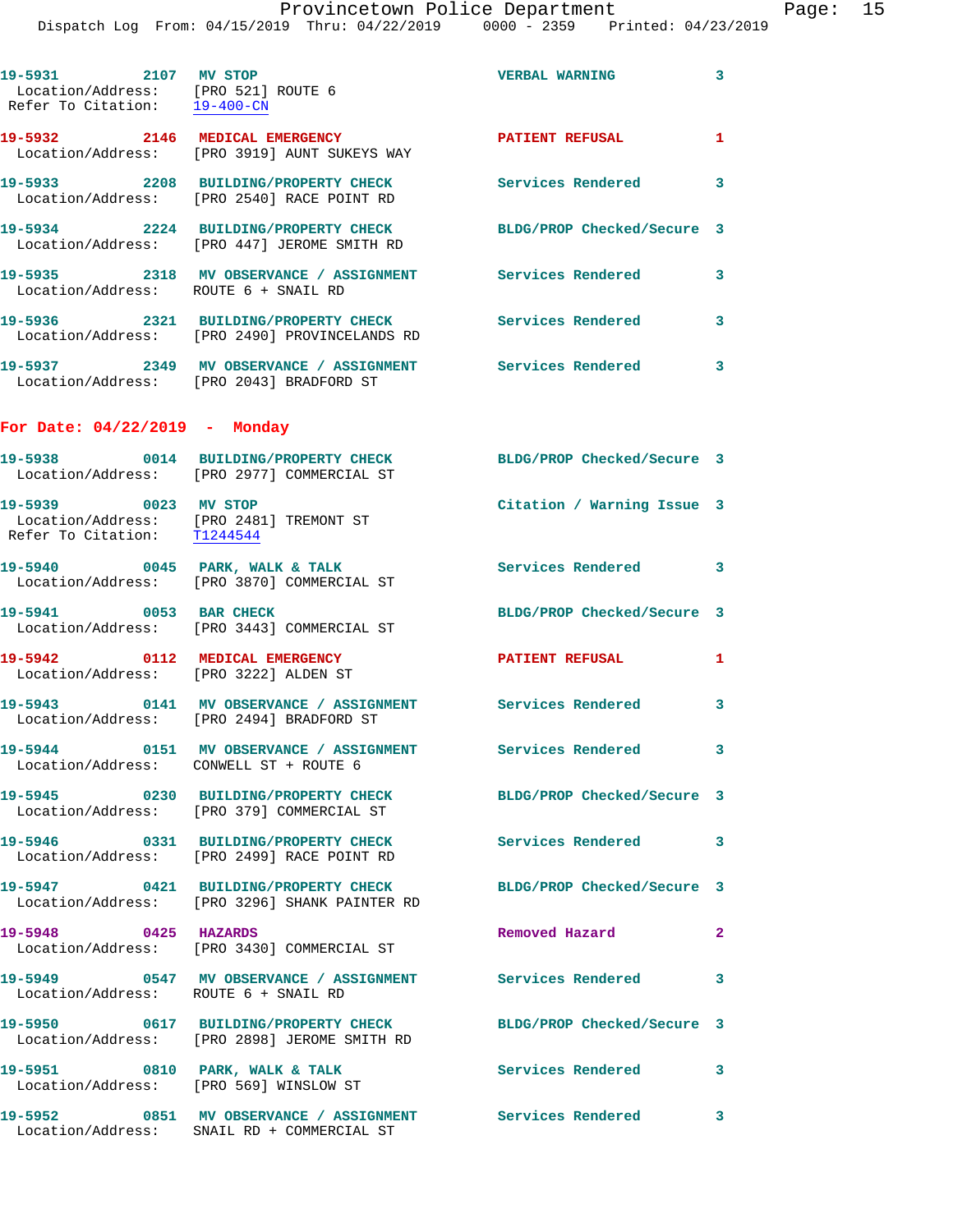| Location/Address: ROUTE 6 + HOWLAND ST                                                                                                                         | 19-5953 0857 MV OBSERVANCE / ASSIGNMENT No Action Required                            |                          | $\mathbf{3}$ |
|----------------------------------------------------------------------------------------------------------------------------------------------------------------|---------------------------------------------------------------------------------------|--------------------------|--------------|
| 19-5954 0900 LOST PROPERTY                                                                                                                                     | Location/Address: [PRO 371] COMMERCIAL ST                                             | Services Rendered        | 3            |
|                                                                                                                                                                | 19-5956 0939 PARKING COMPLAINT<br>Location/Address: NELSON AVE + RACE POINT RD        | <b>Services Rendered</b> | 3            |
| 19-5958 1017 MV COLLISION                                                                                                                                      | Location/Address: [PRO 2483] COMMERCIAL ST                                            | Services Rendered        | 1            |
|                                                                                                                                                                | 19-5957 1019 BUILDING/PROPERTY CHECK<br>Location/Address: [PRO 2898] JEROME SMITH RD  | Services Rendered        | 3            |
| 19-5959 1125 ANIMAL CALL                                                                                                                                       | Location/Address: [PRO 106] COMMERCIAL ST                                             | Services Rendered        | $\mathbf{2}$ |
|                                                                                                                                                                | 19-5960 1202 SERVICE CALL - POLICE<br>Location/Address: [PRO 542] SHANK PAINTER RD    | Services Rendered        | 3            |
| 19-5961 1237 MV STOP<br>Refer To Citation: 19-401-CN                                                                                                           | Location/Address: [PRO 413] CONWELL ST                                                | <b>VERBAL WARNING</b>    | 3            |
|                                                                                                                                                                | 19-5962 1334 BUILDING/PROPERTY CHECK<br>Location/Address: [PRO 517] RACE POINT RD     | Services Rendered        | 3            |
| Location/Address: [PRO 569] WINSLOW ST                                                                                                                         | 19-5963 1504 SERVICE CALL - POLICE                                                    | <b>Services Rendered</b> | 3            |
| Location/Address: [PRO 2520] PRINCE ST                                                                                                                         | 19-5964 1531 BUILDING/PROPERTY CHECK                                                  | Services Rendered        | 3            |
| 19-5966 1559 TRAFFIC CONTROL<br>Location/Address: BRADFORD ST                                                                                                  |                                                                                       | Services Rendered        | 3            |
|                                                                                                                                                                | 19-5967 1639 MV OBSERVANCE / ASSIGNMENT<br>Location/Address: [PRO 3430] COMMERCIAL ST | <b>Services Rendered</b> | 3            |
| 19-5968 1728 HAZARDS                                                                                                                                           | Location/Address: [PRO 1022] NICKERSON ST                                             | Services Rendered        | $\mathbf{2}$ |
| 19-5969 1740 MV HIT & RUN<br>Refer To Accident: 19-22-AC                                                                                                       | Location/Address: [PRO 1953] COMMERCIAL ST                                            | Could Not Locate         | $\mathbf{2}$ |
| 19-5970 1826 MV STOP                                                                                                                                           | Location/Address: [PRO 536] SHANK PAINTER RD                                          | SPOKEN TO                | 3            |
| 19-5972 1914 MV DISABLED                                                                                                                                       | Location/Address: BRADFORD ST + FRANKLIN ST                                           | SPOKEN TO                | $\mathbf{2}$ |
| 19-5973 1930 DISORDERLY<br>Location/Address: [PRO 3222] ALDEN ST                                                                                               | Refer To Arrest: 19-46-AR                                                             | Arrest(s) Made           | $\mathbf{1}$ |
| 19-5974 2136 FOLLOW UP<br>Refer To Accident: 19-22-AC                                                                                                          | Location/Address: [PRO 3477] STABLE PATH                                              | SPOKEN TO                | $\mathbf{2}$ |
| 19-5975 2235 MV COMPLAINT<br>Location/Address: [PRO 37] BRADFORD ST<br>Refer To Citation: T1244309<br>Refer To Citation: T1244310<br>Refer To Arrest: 19-47-AR |                                                                                       | Arrest(s) Made           | $\mathbf{2}$ |
| 19-5976 2239 MEDICAL EMERGENCY<br>Location/Address: [PRO 37] BRADFORD ST                                                                                       |                                                                                       | <b>PATIENT REFUSAL</b>   | $\mathbf{1}$ |